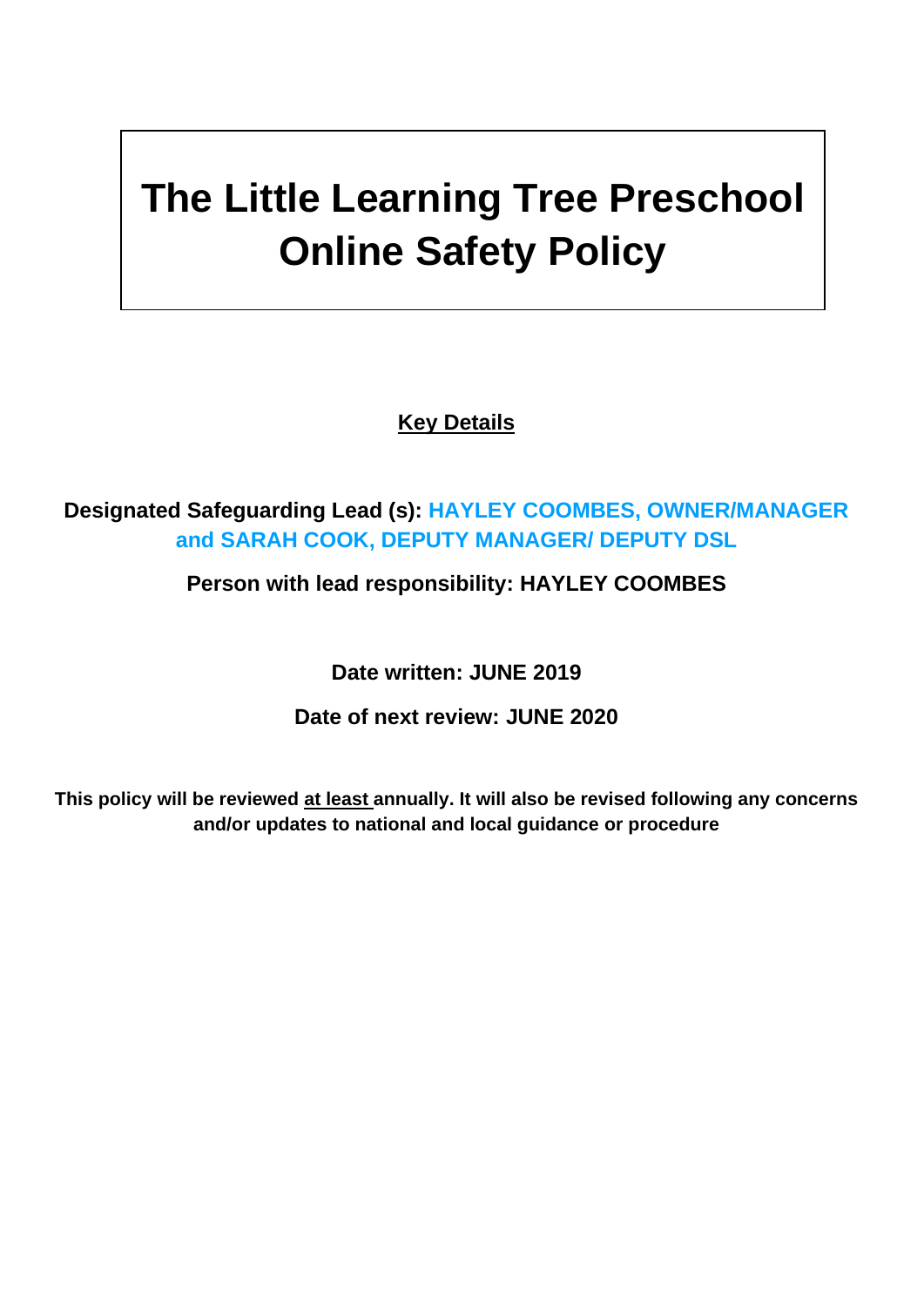## **The Little Learning Tree Preschool Online Safety Policy**

## **1. Policy Aims**

- This online safety policy has been written by The Little Learning Tree Preschool, involving staff, learners and parents/carers, building on the Kent County Council/The Education People online safety policy template, with specialist advice and input as required.
- It takes into account the DfE statutory guidance ['Keeping Children Safe in Education'](https://www.gov.uk/government/publications/keeping-children-safe-in-education--2) 2018, [Early Years and Foundation Stage](https://www.gov.uk/government/publications/early-years-foundation-stage-framework--2) 2017, '[Working Together to Safeguard Children'](https://www.gov.uk/government/publications/working-together-to-safeguard-children--2) 2018 and the [Kent Safeguarding Children Board](http://www.kscb.org.uk/) procedures.
- The purpose of The Little Learning Tree Preschool online safety policy is to:
	- o Safeguard and protect all members of The Little Learning Tree Preschool community online.
	- o Identify approaches to educate and raise awareness of online safety throughout the community.
	- o Enable all staff to work safely and responsibly, to role model positive behaviour online and to manage professional standards and practice when using technology.
	- o Identify clear procedures to use when responding to online safety concerns.
- The Little Learning Tree Preschool identifies that the issues classified within online safety are considerable, but can be broadly categorised into three areas of risk:
	- o **Content:** being exposed to illegal, inappropriate or harmful material
	- o **Contact:** being subjected to harmful online interaction with other users
	- o **Conduct:** personal online behaviour that increases the likelihood of, or causes, harm.

## **2. Policy Scope**

- The Little Learning Tree Preschool believes that online safety is an essential part of safeguarding and acknowledges its duty to ensure that all learners and staff are protected from potential harm online.
- The Little Learning Tree Preschool identifies that the internet and associated devices, such as computers, tablets, mobile phones and games consoles, are an important part of everyday life.
- The Little Learning Tree Preschool believes that learners should be empowered to build resilience and to develop strategies to manage and respond to risk online.
- This policy applies to all staff including the owners, leadership team, teachers, Early Years Educators, external contractors, visitors, volunteers and other individuals who work for, or provide services on behalf of the setting (collectively referred to as "staff" in this policy) as well as learners, parents and carers.
- This policy applies to all access to the internet and use of technology, including personal devices, or where learners, staff or other individuals have been provided with setting issued devices for use off-site, such as a work laptops, tablets or mobile phones.

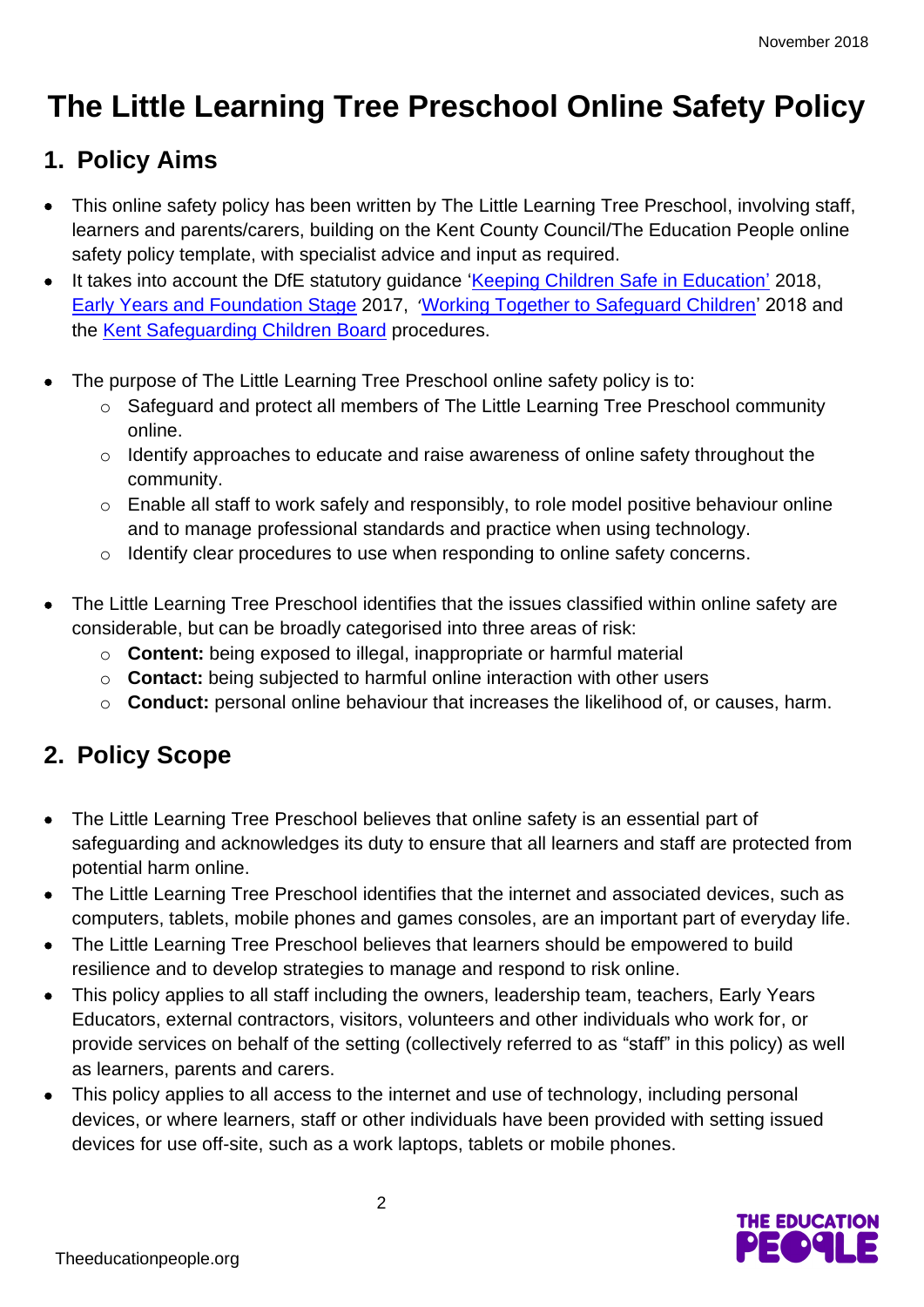#### **2.2 Links with other policies and practices**

- o This policy links with several other policies, practices and action plans including: Antibullying policy
- o Acceptable Use Policies (AUP) and/or the Code of conduct/staff behaviour policy
- o Behaviour and discipline policy
- o Child protection policy
- o Confidentiality policy
- o Data Protection
- o Image use policy
- o Mobile phone and social media policies
- o Searching, screening and confiscation policy

#### **3. Monitoring and Review**

- Technology in this area evolves and changes rapidly. The Little Learning Tree Preschool will review this policy at least annually.
	- o The policy will also be revised following any national or local policy requirements, any child protection concerns or any changes to the technical infrastructure
- We will regularly monitor internet use and evaluate online safety mechanisms to ensure that this policy is consistently applied.
- To ensure they have oversight of online safety, the HAYLEY COOMBES will be informed of online safety concerns, as appropriate.
- Any issues identified via monitoring will be incorporated into our action planning.

## **4. Roles and Responsibilities**

- The Designated Safeguarding Lead (DSL) HAYLEY COOMBES has lead responsibility for online safety.
- The Little Learning Tree Preschool recognises that all members of the community have important roles and responsibilities to play with regards to online safety.

#### **4.1 The leadership and management team will:**

- Ensure that online safety is viewed as a safeguarding issue and that practice is in line with national and local recommendations and requirements.
- Ensure there are appropriate and up-to-date policies regarding online safety; including a staff code of conduct/behaviour policy and acceptable use policy, which covers acceptable use of technology.
- Ensure that suitable and appropriate filtering and monitoring systems are in place and work with technical staff to monitor the safety and security of our systems and networks.

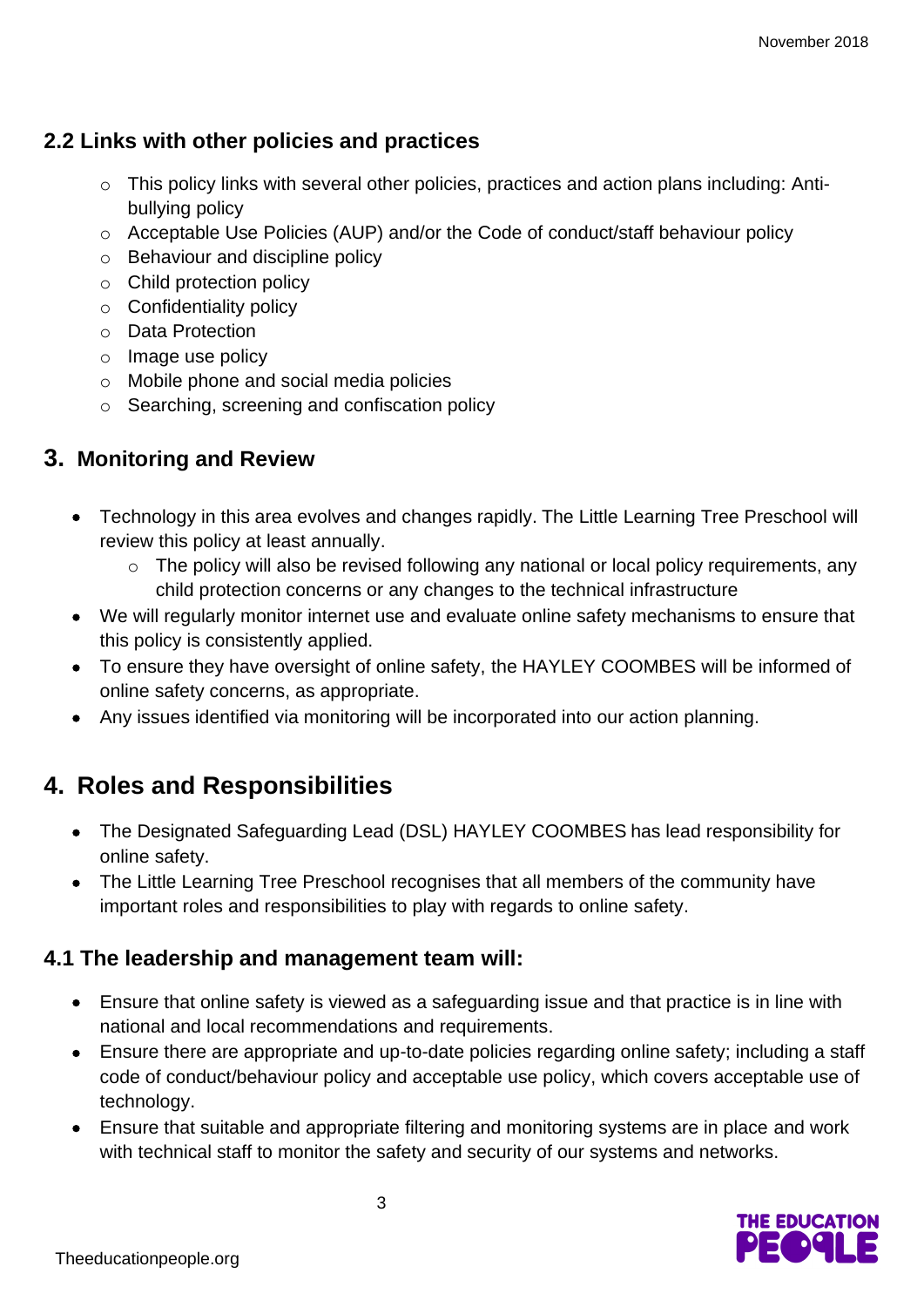- Ensure that online safety is embedded within a progressive curriculum, which enables all learners to develop an age-appropriate understanding of online safety.
- Support the DSL and any deputies by ensuring they have sufficient time and resources to fulfil their online safety responsibilities.
- Ensure there are robust reporting channels for the community to access regarding online safety concerns, including internal, local and national support.
- Ensure that appropriate risk assessments are undertaken regarding the safe use of technology.
- Audit and evaluate online safety practice to identify strengths and areas for improvement.

## **4.2 The Designated Safeguarding Lead (DSL) will:**

- Act as a named point of contact on all online safeguarding issues and liaise with other members of staff or other agencies, as appropriate.
- Work alongside deputy DSLs to ensure online safety is recognised as part of the settings safeguarding responsibilities and that a coordinated approach is implemented.
- Ensure all members of staff receive regular, up-to-date and appropriate online safety training.
- Access regular and appropriate training and support to ensure they understand the unique risks associated with online safety and have the relevant knowledge and up to date required to keep learners safe online.
- Access regular and appropriate training and support to ensure they recognise the additional risks that learners with SEN and disabilities (SEND) face online.
- Keep up-to-date with current research, legislation and trends regarding online safety and communicate this with the community, as appropriate.
- Work with staff to coordinate participation in local and national events to promote positive online behaviour, such as Safer Internet Day.
- Ensure that online safety is promoted to parents, carers and the wider community, through a variety of channels and approaches.
- Maintain records of online safety concerns, as well as actions taken, as part of the settings safeguarding recording mechanisms.
- Monitor online safety incidents to identify gaps and trends, and use this data to update the education response, policies and procedures.
- Report online safety concerns, as appropriate, to the setting management team AND Owners
- Work with the leadership team to review and update online safety policies on a regular basis (at least annually) with stakeholder input.
- Meet regularly, at least termly, with the owner/manager with a lead responsibility for safeguarding and online safety.

#### **4.3 It is the responsibility of all members of staff to:**

- Contribute to the development of online safety policies.
- Read and adhere to the online safety policy and acceptable use policies.

4

Take responsibility for the security of setting systems and the data they use or have access to.

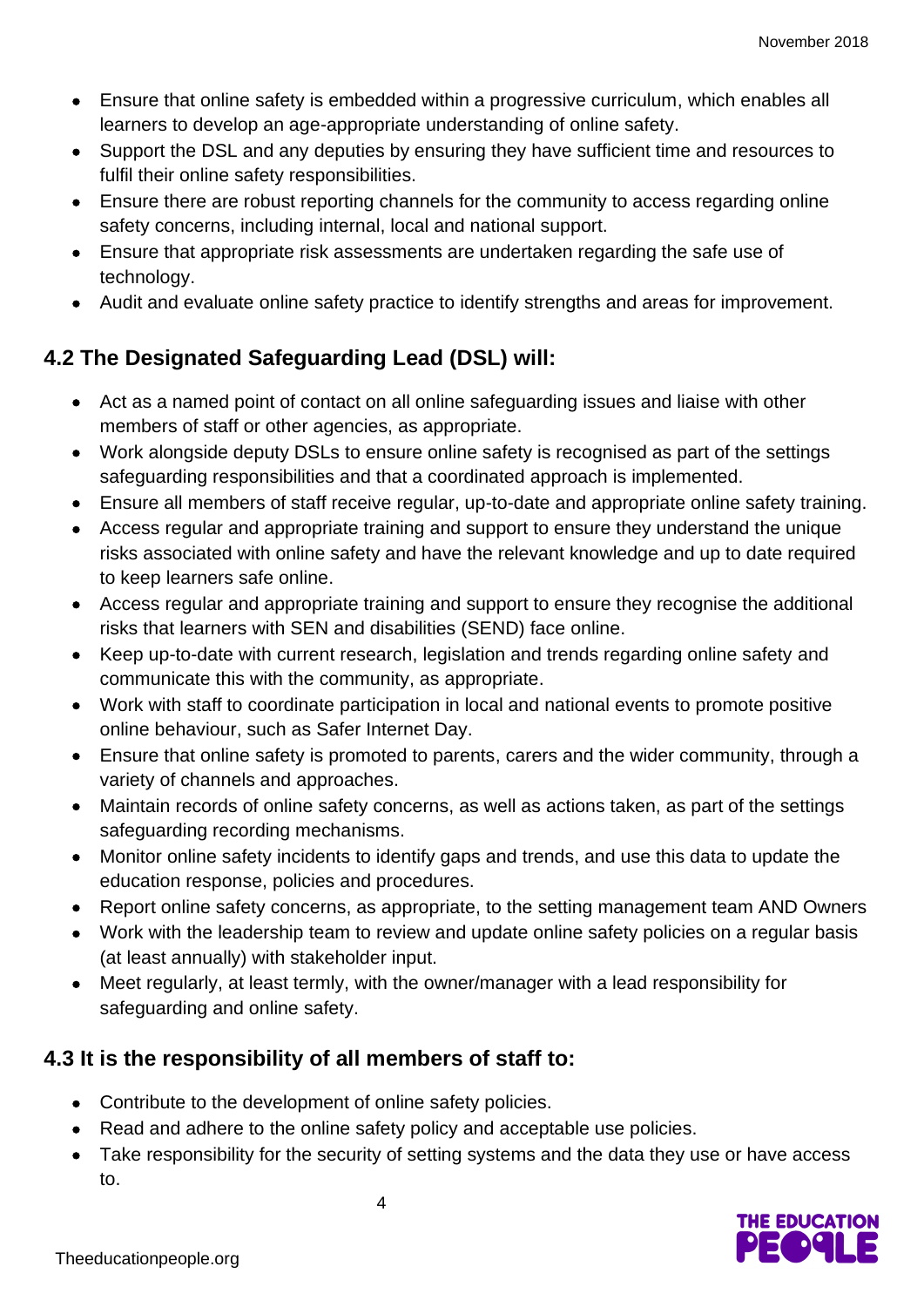- Model good practice when using technology and maintain a professional level of conduct in their personal use of technology, both on and off site.
- Embed online safety education in curriculum delivery, wherever possible.
- Have an awareness of a range of online safety issues and how they may be experienced by the children in their care.
- Identify online safety concerns and take appropriate action by following the settings safeguarding policies and procedures.
- Know when and how to escalate online safety issues, including signposting to appropriate support, internally and externally.
- Take personal responsibility for professional development in this area.

#### **4.4 It is the responsibility of staff managing the technical environment to:**

- Provide technical support and perspective to the DSL and leadership team, especially in the development and implementation of appropriate online safety policies and procedures.
- Implement appropriate security measures including PIN/ password and data protection procedures as directed by the leadership team to ensure that the settings IT infrastructure/system is secure and not open to misuse or malicious attack, whilst allowing learning opportunities to be maximised.
- Ensure that our filtering policy is applied and updated on a regular basis; responsibility for its implementation is shared with the leadership team.
- Ensure that our monitoring systems are applied and updated on a regular basis; responsibility for its implementation is shared with the leadership team
- Ensure appropriate access and technical support is given to the DSL (and/or deputy) to our filtering and monitoring systems, to enable them to take appropriate safeguarding action if/when required.

## **4.5 It is the responsibility of learners (at a level that is appropriate to their individual age and ability) to:**

- Engage in age appropriate online safety education opportunities.
- Contribute to the development of online safety policies.
- Read and adhere to the acceptable use policies.
- Respect the feelings and rights of others both on and offline.
- Take responsibility for keeping themselves and others safe online.
- Seek help from a trusted adult, if there is a concern online, and support others that may be experiencing online safety issues.

#### **4.6 It is the responsibility of parents and carers to:**

- Read the acceptable use policies and encourage their children to adhere to them.
- Support our online safety approaches by discussing online safety issues with their children and reinforcing appropriate and safe online behaviours at home.
- Role model safe and appropriate use of technology and social media.

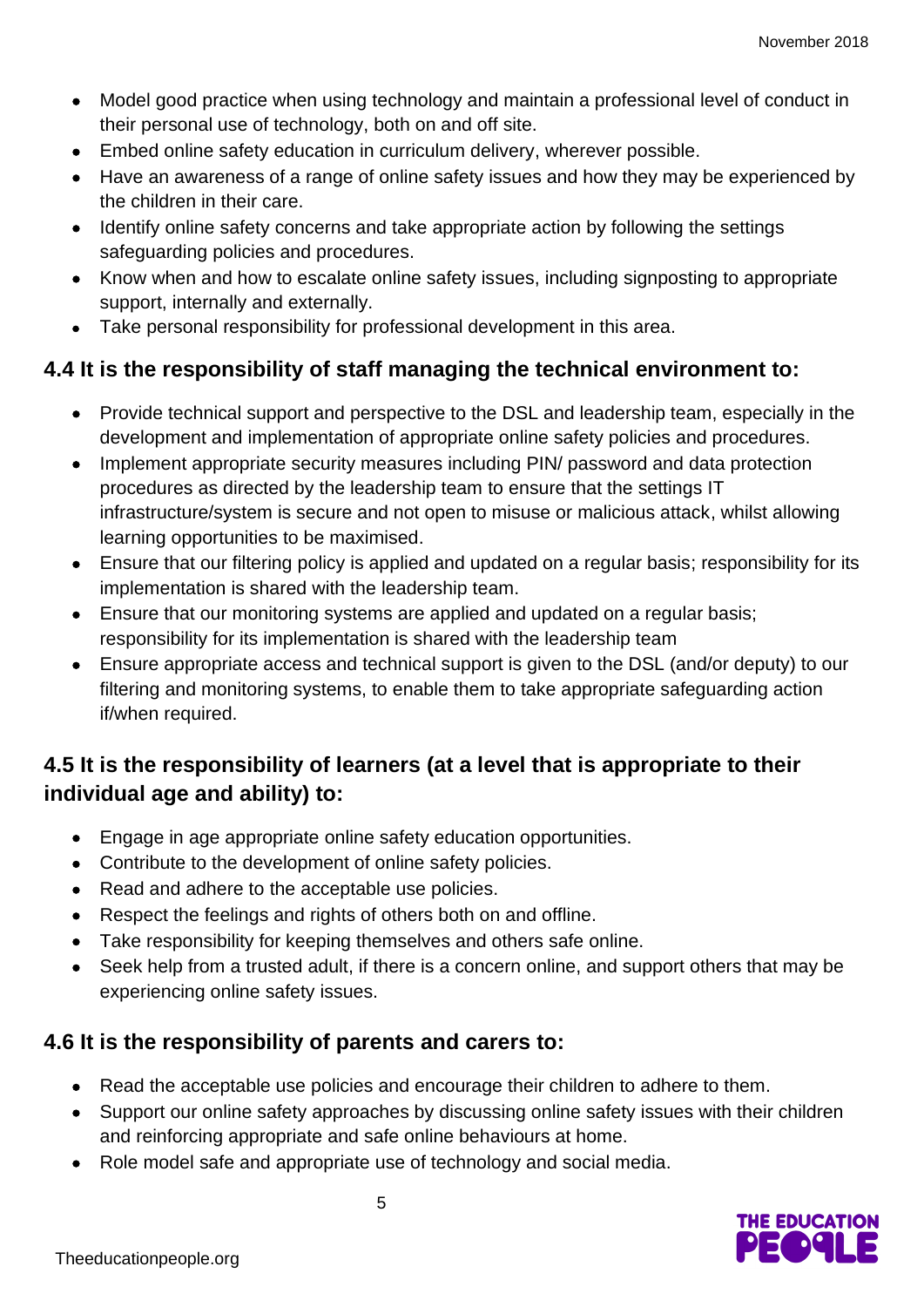- Abide by the acceptable use policies.
- Identify changes in behaviour that could indicate that their child is at risk of harm online.
- Seek help and support from the setting, or other appropriate agencies, if they or their child encounter risk or concerns online.
- Contribute to the development of the online safety policies.
- Use our systems, such as learning platforms, and other network resources, safely and appropriately.
- Take responsibility for their own awareness in relation to the risks and opportunities posed by new and emerging technologies.

## **5. Education and Engagement Approaches**

#### **5.1 Education and engagement with learners**

- The setting will establish and embed a progressive online safety curriculum to raise awareness and promote safe and responsible internet use amongst learners by:
	- o Ensuring education regarding safe and responsible use precedes internet access.
	- o Reinforcing online safety messages whenever technology or the internet is in use.
	- o Educating learners in the effective use of the internet to research; including the skills of knowledge location, retrieval and evaluation.
	- o Teaching learners to be critically aware of the materials they read and shown how to validate information before accepting its accuracy.
- The setting will support learners to read and understand the acceptable use policies in a way which suits their age and ability by:
	- o Displaying acceptable use posters in all rooms with internet access.
	- o Informing learners that network and internet use will be monitored for safety and security purposes and in accordance with legislation.
	- o Providing online safety education and training as part of the transition programme across the key stages and when moving between establishments.
	- o Seeking learner voice when writing and developing online safety policies and practices, including curriculum development and implementation.
	- o Using support, such as external visitors, where appropriate, to complement and support our internal online safety education approaches.

#### **5.2 Vulnerable Learners**

- The Little Learning Tree Preschool recognises that some learners are more vulnerable online due to a range of factors. This may include, but is not limited to children in care, children with Special Educational Needs and Disabilities (SEND) or mental health needs, children with English as an additional language (EAL) and children experiencing trauma or loss.
- The Little Learning Tree Preschool will ensure that differentiated and ability appropriate online safety education, access and support is provided to vulnerable learners. See our SEND and inclusion policy.

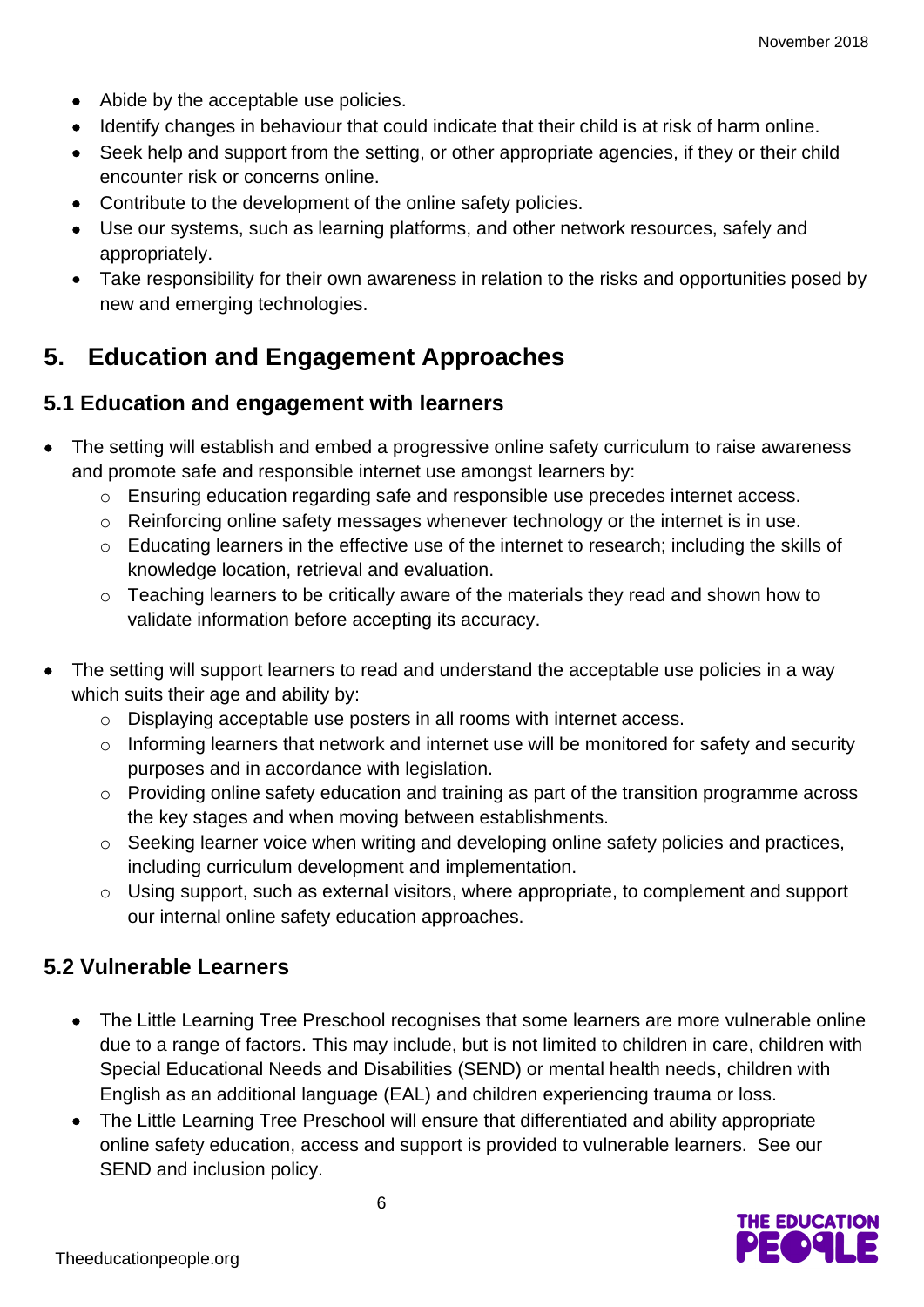• When implementing an appropriate online safety policy and curriculum The Little Learning Tree Preschool will seek input from specialist staff as appropriate, including the SENCO - Anna Sands.

#### **5.3 Training and engagement with staff**

We will:

- Provide and discuss the online safety policy and procedures with all members of staff as part of induction.
- Provide up-to-date and appropriate online safety training for all staff on a regular basis, with at least annual updates. Including staff meeting updates/learning and online/face to face training.
	- o This will cover the potential risks posed to learners (Content, Contact and Conduct) as well as our professional practice expectations.
- Recognise the expertise staff build by undertaking safeguarding training and managing safeguarding concerns and provide opportunities for staff to contribute to and shape online safety policies and procedures.
- Make staff aware that our IT systems are monitored, and that activity can be traced to individual users; staff will be reminded to behave professionally and in accordance with our policies when accessing our systems and devices.
- Make staff aware that their online conduct outside of the setting, including personal use of social media, could have an impact on their professional role and reputation.
- Highlight useful educational resources and tools which staff should use, according to the age and ability of the learners.
- Ensure all members of staff are aware of the procedures to follow regarding online safety concerns affecting learners, colleagues or other members of the community.

#### **5.4 Awareness and engagement with parents and carers**

- The Little Learning Tree Preschool recognises that parents and carers have an essential role to play in enabling children and young people to become safe and responsible users of the internet and associated technologies.
- We will build a partnership approach to online safety with parents and carers by:
	- o Providing information and guidance on online safety in a variety of formats.
		- This will include offering specific online safety awareness training and highlighting online safety at other events such as parent evenings, transition events, fetes and sports days.
	- o Drawing their attention to the online safety policy and expectations in newsletters, letters, our prospectus and on our website.
	- o Requesting that they read online safety information as part of joining our community, for example, within our home school agreement.
	- o Requiring them to read our acceptable use policies and discuss the implications with their children.

o

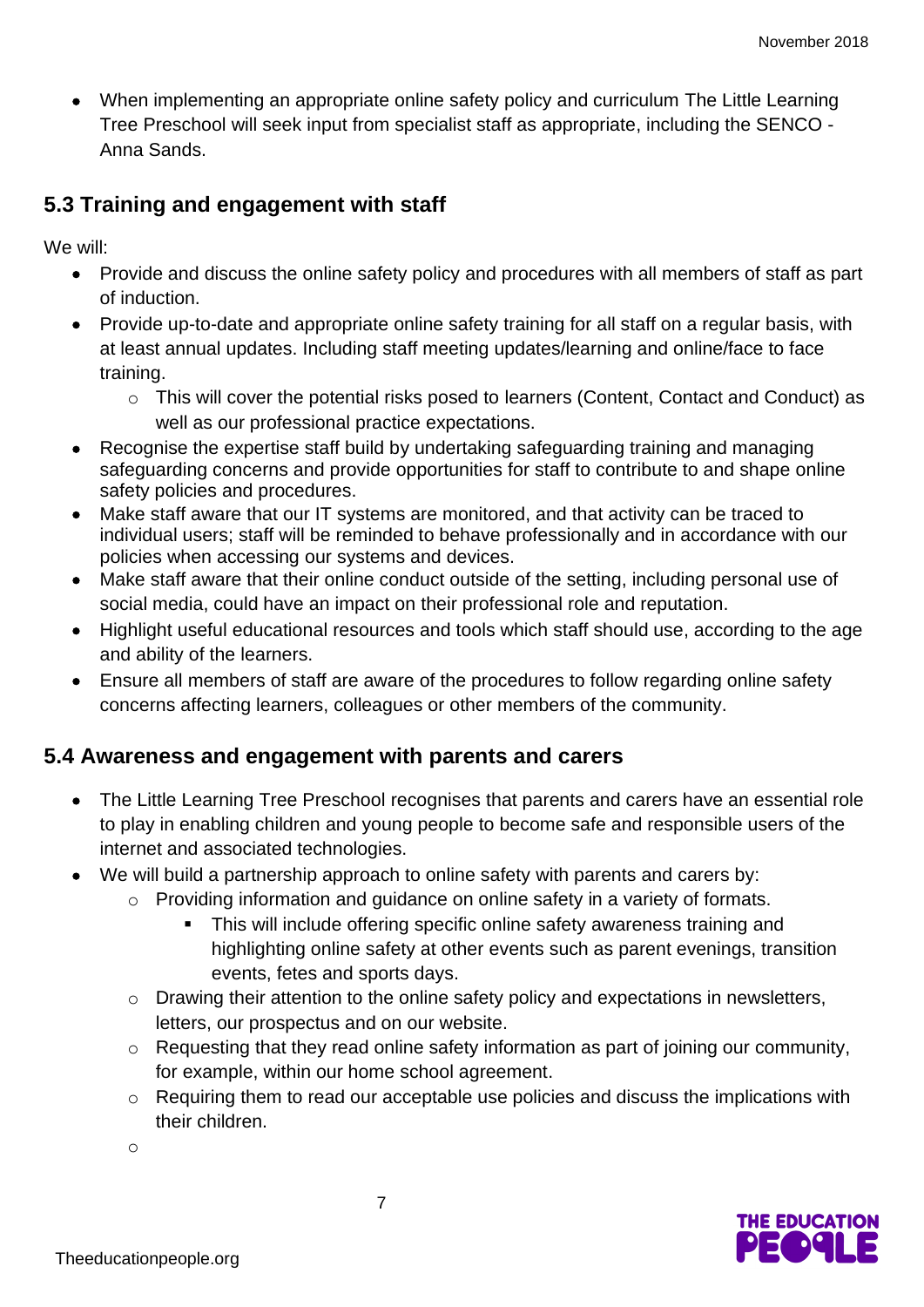## **6. Reducing Online Risks**

- The Little Learning Tree Preschool recognises that the internet is a constantly changing environment with new apps, devices, websites and material emerging at a rapid pace.
- We will:
	- o Regularly review the methods used to identify, assess and minimise online risks.
	- o Examine emerging technologies for educational benefit and undertake appropriate risk assessments before use in the setting is permitted.
	- o Ensure that appropriate filtering and monitoring is in place and take all reasonable precautions to ensure that users can only access appropriate material.
	- o Due to the global and connected nature of the internet, it is not possible to guarantee that unsuitable material cannot be accessed via our computers or devices.
- All members of the community are made aware of our expectations regarding safe and appropriate behaviour online and the importance of not posting any content, comments, images or videos which could cause harm, distress or offence to members of the community. This is clearly outlined in our acceptable use policies and highlighted through a variety of education and training approaches.

## **7. Safer Use of Technology**

## **7.1 Classroom Use**

- The Little Learning Tree Preschool uses a wide range of technology. This includes access to:
	- o Computers, laptops and other digital devices
	- o Internet which may include search engines and educational websites
	- o Games consoles and other games-based technologies
	- o Digital cameras, web cams and video cameras
- All setting owned devices will be used in accordance with our acceptable use policies and with appropriate safety and security measures in place.
	- o Tablets and laptops/computers have parental controls and children are supervised at all times, Games consoles do not have online facilities and camera/video equipment is supervised at all times
- Members of staff will always evaluate websites, tools and apps fully before use in the classroom or recommending for use at home.
- The setting will use age appropriate search tools following an informed risk assessment, to identify which tool best suits the needs of our community.
	- o We use CBBC safe search and Google with full supervision.
- We will ensure that the use of internet-derived materials, by staff and learners complies with copyright law and acknowledge the source of information.
- Supervision of learners will be appropriate to their age and ability.

- o **Early Years Foundation Stage and Key Stage 1**
	- Access to the internet will be by adult demonstration, with occasional directly supervised access to specific and approved online materials, which supports the learning outcomes planned for the learners age and ability.

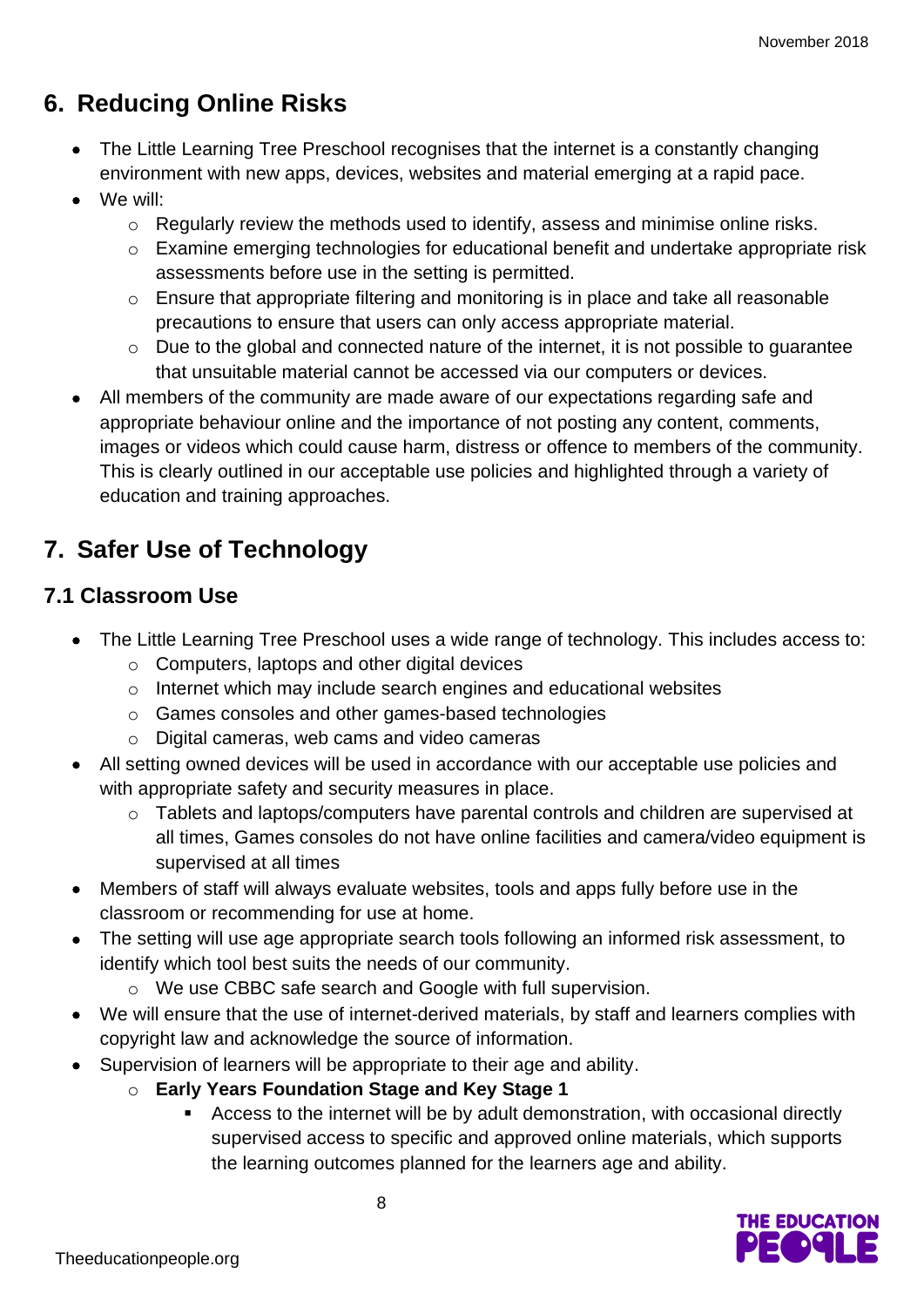- o **Key Stage 2** 
	- **EXECT** Learners will use age-appropriate search engines and online tools.
	- Learners will be directed by the teacher to online materials and resources which support the learning outcomes planned for the learners age and ability.

#### **7.2 Managing Internet Access**

- We will maintain a written record of users who are granted access to our devices and systems.
- All staff, learners and visitors will read and sign an acceptable use policy before being given access to our computer system, IT resources or internet.

#### **7.3 Filtering and Monitoring**

A guide for education settings about establishing 'appropriate levels' of filtering and monitoring can be found at: [https://www.saferinternet.org.uk/advice-centre/teachers-and-school-staff/appropriate](https://www.saferinternet.org.uk/advice-centre/teachers-and-school-staff/appropriate-filtering-and-monitoring)[filtering-and-monitoring](https://www.saferinternet.org.uk/advice-centre/teachers-and-school-staff/appropriate-filtering-and-monitoring)

We monitor internet use on a termly basis from our tablets and use the highest filters available.

#### **7.3.1 Decision Making**

- The Little Learning Tree Preschool Ltd have ensured that our setting has age and ability appropriate filtering and monitoring in place, to limit learner's exposure to online risks.
- The owners are aware of the need to prevent "over blocking", as that may unreasonably restrict what can be taught, with regards to online activities and safeguarding.
- Our decision regarding filtering and monitoring has been informed by a risk assessment, considering our specific needs and circumstances.
- Changes to the filtering and monitoring approach will be risk assessed by staff with educational and technical experience and, where appropriate, with consent from the leadership team; all changes to the filtering policy are logged and recorded.
- The leadership team will ensure that regular checks are made to ensure that the filtering and monitoring methods are effective and appropriate.
- All members of staff are aware that they cannot rely on filtering and monitoring alone to safeguard learners; effective classroom management and regular education about safe and responsible use is essential.

#### **7.3.2 Filtering**

- We use Amazon which blocks sites which can be categorised as: pornography, racial hatred, extremism, gaming and sites of an illegal nature.
- The filtering system blocks all sites on the [Internet Watch Foundation](https://www.iwf.org.uk/) (IWF) list.
- If learners discover unsuitable sites, they will be required to:
	- o turn off monitor/screen and report the concern immediate to a member of staff.
	- o The member of staff will report the concern (including the URL of the site if possible) to the DSL (or deputy) and/or technical staff.
	- o The breach will be recorded and escalated as appropriate.
	- o Parents/carers will be informed of filtering breaches involving their child.

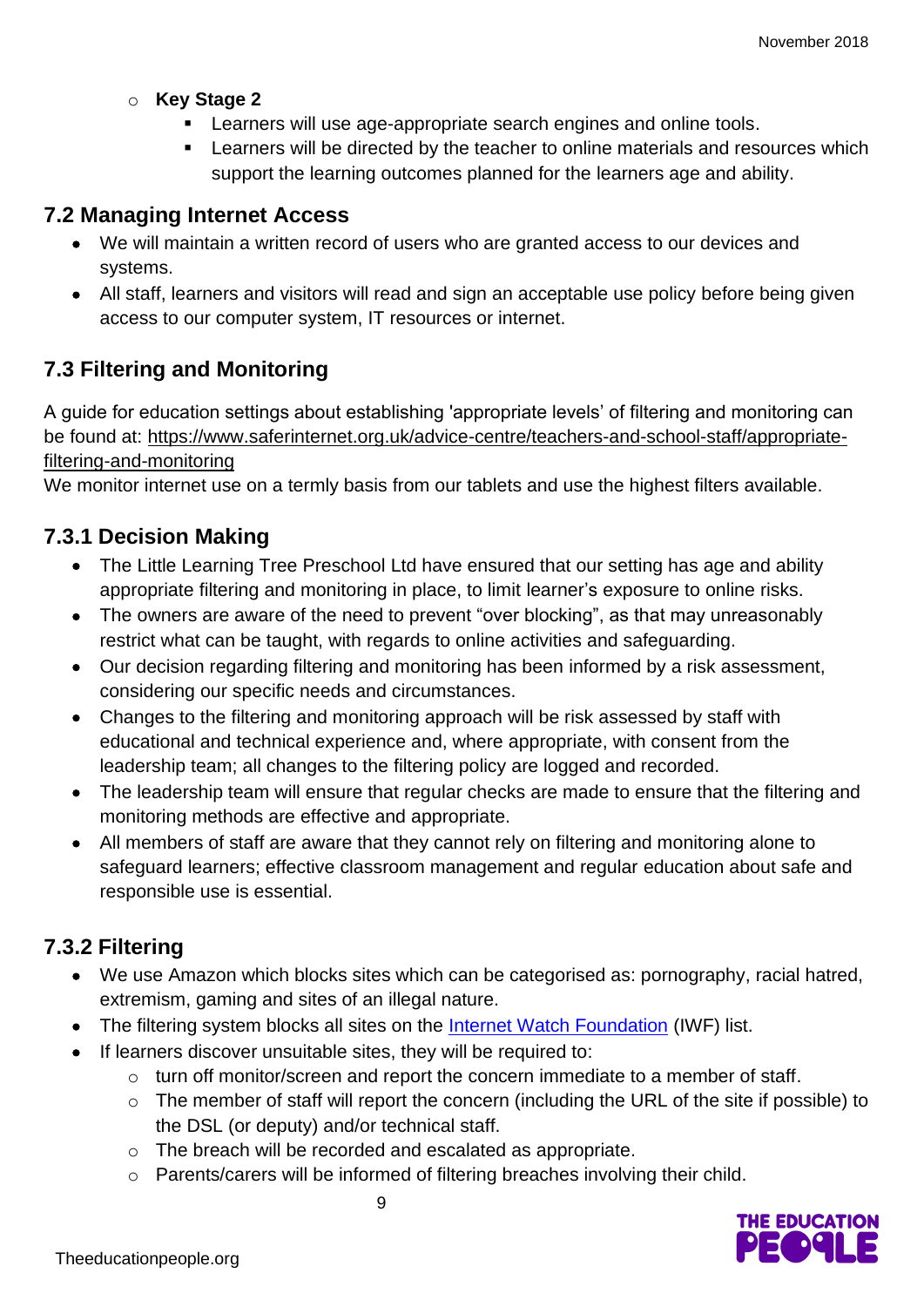• Any material believed to be illegal will be reported immediately to the appropriate agencies, such as the IWF, Kent Police or CEOP.

#### **7.3.3 Monitoring**

- We will appropriately monitor internet use on all setting owned or provided internet enabled devices. This is achieved by:
	- o physical monitoring (supervision), monitoring internet and web access (reviewing logfile information)
- If a concern is identified via monitoring approaches we will:
	- o DSL or deputy will respond in line with the child protection policy.
- All users will be informed that use of our systems can be monitored and that all monitoring will be in line with data protection, human rights and privacy legislation.

#### **7.4 Managing Personal Data Online**

- Personal data will be recorded, processed, transferred and made available online in accordance with General Data Protection Regulations and Data Protection legislation.
	- o Full information can be found in our Data Protection Policy

#### **7.5 Security and Management of Information Systems**

- We take appropriate steps to ensure the security of our information systems, including:
	- o Virus protection being updated regularly.
	- o Encryption for personal data sent over the Internet or taken off site (such as via portable media storage) or access via appropriate secure remote access systems.
	- o Not using portable media without specific permission; portable media will be checked by an anti-virus /malware scan before use.
	- o Not downloading unapproved software to work devices or opening unfamiliar email attachments.
	- o Regularly checking files held on our network,
	- o The appropriate use of user logins and passwords to access our network.
	- o All users are expected to log off or lock their screens/devices if systems are unattended.

#### **7.6 Managing the Safety of our Website**

- We will ensure that our website complies with guidelines for publications including: accessibility; data protection; respect for intellectual property rights; privacy policies and copyright.
- Staff or learner's personal information will not be published on our website; the contact details on the website will be our setting address, email and telephone number.
- The administrator account for our website will be secured with an appropriately strong password.

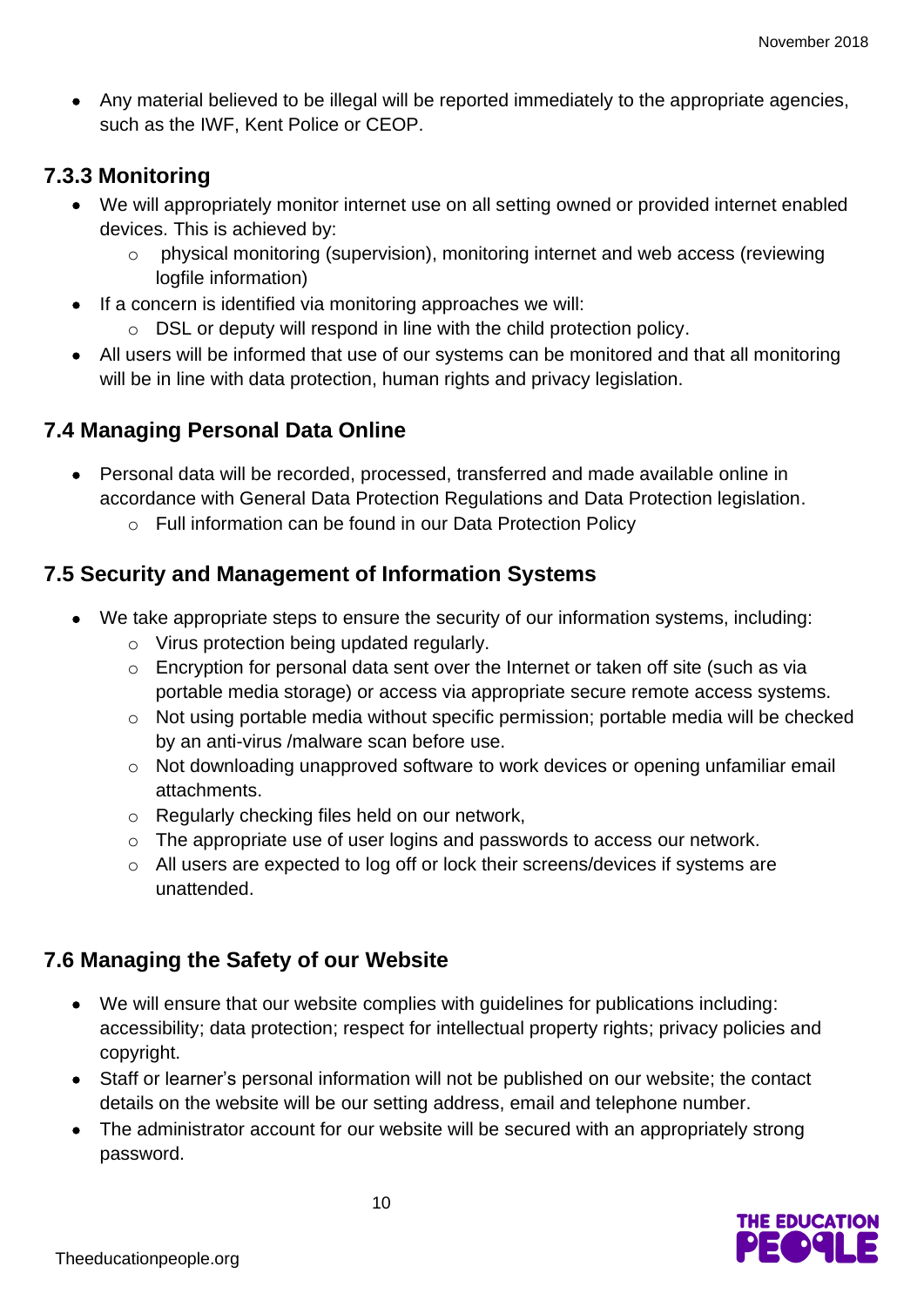• We will post appropriate information about safeguarding, including online safety, on our website for members of the community.

#### **7.7 Publishing Images and Videos Online**

• We will ensure that all images and videos shared online are used in accordance with the associated polices, including (but not limited to) the: cameras and image use, data security, acceptable use policies, codes of conduct/behaviour, social media and use of personal devices and mobile phones.

#### **7.8 Managing Email**

- Access to our email systems will always take place in accordance with data protection legislation and in line with other policies, including confidentiality, acceptable use policies and the code of conduct/behaviour policy.
	- o The forwarding of any chain messages/emails is not permitted.
	- o Spam or junk mail will be blocked and reported to the email provider.
	- o Any electronic communication which contains sensitive or personal information will only be sent using secure and encrypted email.
	- o Setting email addresses and other official contact details will not be used for setting up personal social media accounts.
- Members of the community will immediately tell HAYLEY COOMBES if they receive offensive communication, and this will be recorded in our safeguarding files/records.

#### **7.8.1 Staff email**

- The use of personal email addresses by staff for any official setting business is not permitted.
	- o All members of staff are provided with an email address to use for all official communication.
- Members of staff are encouraged to have an appropriate work life balance when responding to email, especially if communication is taking place between staff, learners and parents.

#### **7.8.2 Management of Applications (apps) used to Record Children's Progress**

- We use Tapestry to track learners progress and share appropriate information with parents and carers.
- HAYLEY COOMBES is ultimately responsible for the security of any data or images held of children. As such, they will ensure that the use of tracking systems is appropriately risk assessed prior to use, and that they are used in accordance with data protection legislation, including the General Data Protection Regulations (GDPR) and Data Protection legislation.
- To safeguard learner's data:
	- o Only learner issued devices will be used for apps that record and store learners' personal details, attainment or photographs.

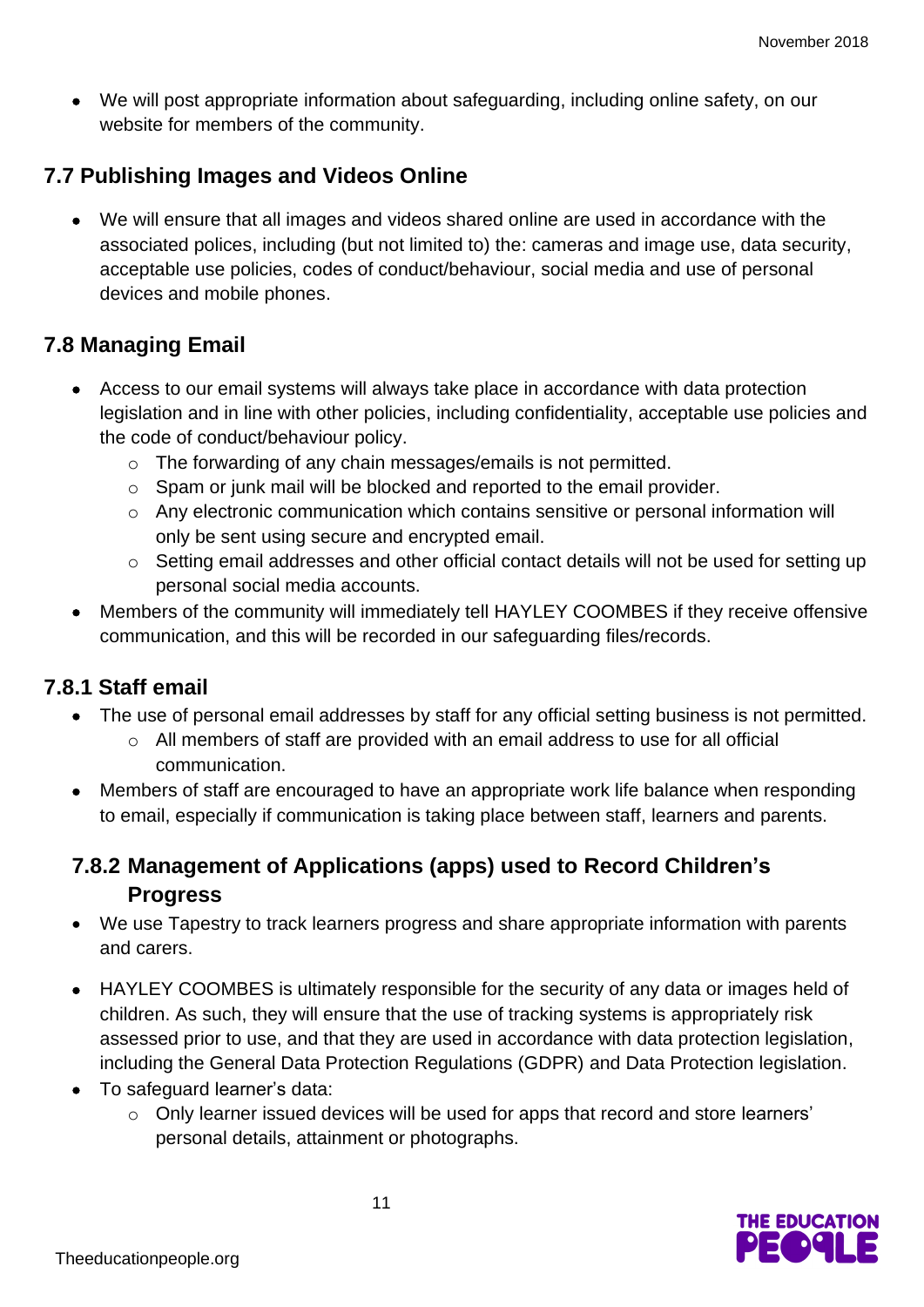- $\circ$  Personal staff mobile phones or devices will not be used to access or upload content to any apps which record and store learners' personal details, attainment or images.
- $\circ$  Devices will be appropriately encrypted if taken off site, to reduce the risk of a data security breach, in the event of loss or theft.
- o All users will be advised regarding safety measures, such as using strong passwords and logging out of systems.
- o Parents and carers will be informed of the expectations regarding safe and appropriate use, prior to being given access; for example, not sharing passwords or images.

## **8. Social Media**

#### **8.1 Expectations**

- The expectations' regarding safe and responsible use of social media applies to all members of The Little Learning Tree Preschool community.
- The term social media may include (but is not limited to): blogs; wikis; social networking sites; forums; bulletin boards; online gaming; apps; video/photo sharing sites; chatrooms and instant messenger.
- All members of The Little Learning Tree Preschool community are expected to engage in social media in a positive, safe and responsible manner.
	- o All members of The Little Learning Tree Preschool community are advised not to publish specific and detailed private thoughts, concerns, pictures or messages on any social media services, especially content that may be considered threatening, hurtful or defamatory to others.
- We will control learner and staff access to social media whilst using setting provided devices and systems on site.
	- o The use of social media during setting hours for personal use is NOT permitted.
	- o Inappropriate or excessive use of social media during setting hours or whilst using setting devices may result in disciplinary or legal action and/or removal of internet facilities.
- Concerns regarding the online conduct of any member of The Little Learning Tree Preschool community on social media, should be reported to the DSL and will be managed in accordance with our anti-bullying, allegations against staff, behaviour and child protection policies.

## **8.2 Staff Personal Use of Social Media**

- The safe and responsible use of social networking, social media and personal publishing sites will be discussed with all members of staff as part of staff induction and will be revisited and communicated via regular staff training opportunities.
- Safe and professional behaviour will be outlined for all members of staff (including volunteers) as part of our code of conduct/behaviour policy as part of acceptable use policy.

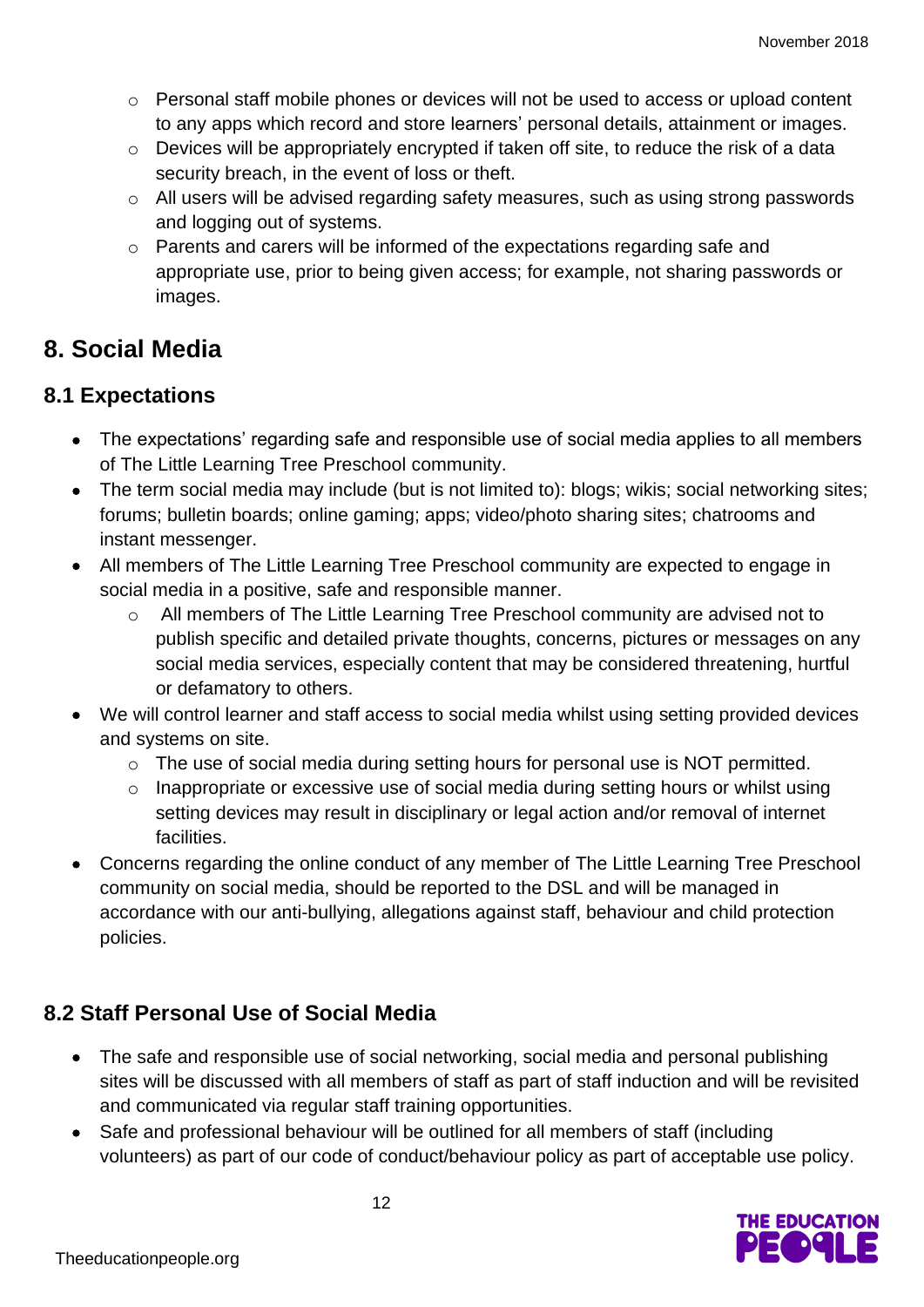#### *Reputation*

- All members of staff are advised that their online conduct on social media can have an impact on their role and reputation within the setting.
	- o Civil, legal or disciplinary action may be taken if staff are found to bring the profession or institution into disrepute, or if something is felt to have undermined confidence in their professional abilities.
- All members of staff are advised to safeguard themselves and their privacy when using social media sites. Advice will be provided to staff via staff training and by sharing appropriate guidance and resources on a regular basis. This will include (but is not limited to):
	- o Setting the privacy levels of their personal sites.
	- o Being aware of location sharing services.
	- o Opting out of public listings on social networking sites.
	- o Logging out of accounts after use.
	- o Keeping passwords safe and confidential.
	- o Ensuring staff do not represent their personal views as that of the setting.
- Members of staff are encouraged not to identify themselves as employees of The Little Learning Tree Preschool on their personal social networking accounts; this is to prevent information on these sites from being linked with the setting, and to safeguard the privacy of staff members.
- All members of staff are encouraged to carefully consider the information, including text and images, they share and post online and to ensure that their social media use is compatible with their professional role and is in accordance our policies and the wider professional and legal framework.
- Information and content that staff members have access to as part of their employment, including photos and personal information about learners and their family members or colleagues will not be shared or discussed on social media sites.
- Members of staff will notify the Leadership Team immediately if they consider that any content shared on social media sites conflicts with their role.

#### *Communicating with learners and parents and carers*

- All members of staff are advised not to communicate with or add as 'friends' any current or past learners or their family members via any personal social media sites, applications or profiles.
	- o Any pre-existing relationships or exceptions that may compromise this, will be discussed with DSL (or deputy)
- Staff will not use personal social media accounts to contact learners or parents, nor should any contact be accepted, except in circumstance whereby prior approval has been given by the manager.
- Any communication from learners and parents received on personal social media accounts will be reported to the DSL (or deputy).

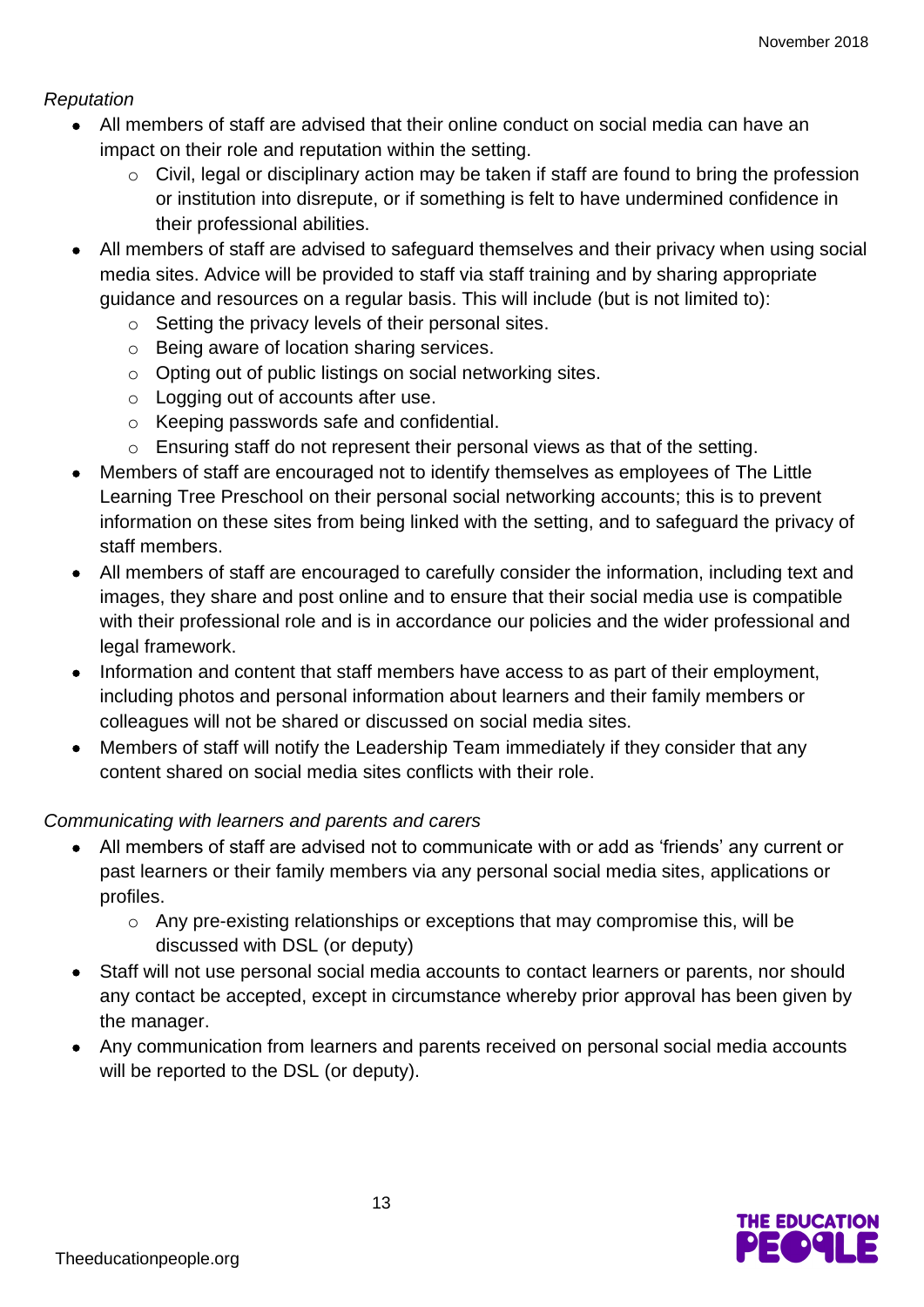## **8.3 Official Use of Social Media**

The Little Learning Tree Preschool official social media channels are:

Facebook, Twitter and Instagram.

- The official use of social media sites only takes place with clear educational or community engagement objectives, with specific intended outcomes.
	- $\circ$  The official use of social media as a communication tool has been formally risk assessed and approved by the manager
	- o Leadership staff have access to account information and login details for our social media channels, in case of emergency, such as staff absence.
- Official social media channels have been set up as distinct and dedicated social media sites or accounts for educational or engagement purposes only.
	- o Staff use setting provided email addresses to register for and manage any official social media channels.
	- o Official social media sites are suitably protected and, where possible, run and/or linked to/from our website.
	- $\circ$  Public communications on behalf of the setting will, where appropriate and possible, be read and agreed by at least one other colleague.
- Official social media use will be conducted in line with existing policies, including: antibullying, image/camera use, data protection, confidentiality and child protection.
	- o All communication on official social media platforms will be clear, transparent and open to scrutiny.
- Parents/carers and learners will be informed of any official social media use, along with expectations for safe use and action taken to safeguard the community.
	- o Only social media tools which have been risk assessed and approved as suitable for educational purposes will be used.
	- o Any official social media activity involving learners will be moderated possible.
- Parents and carers will be informed of any official social media use with learners; written parental consent will be obtained, as required.
- We will ensure that any official social media use does not exclude members of the community who are unable or unwilling to use social media channels.

#### *Staff expectations*

- Members of staff who follow and/or like our official social media channels will be advised to use dedicated professionals accounts, where possible, to avoid blurring professional boundaries.
- If members of staff are participating in online social media activity as part of their capacity as an employee of the setting, they will:
	- o Sign our social media acceptable use policy.
	- o Always be professional and aware they are an ambassador for the setting.
	- o Disclose their official role and/or position but make it clear that they do not necessarily speak on behalf of the setting.

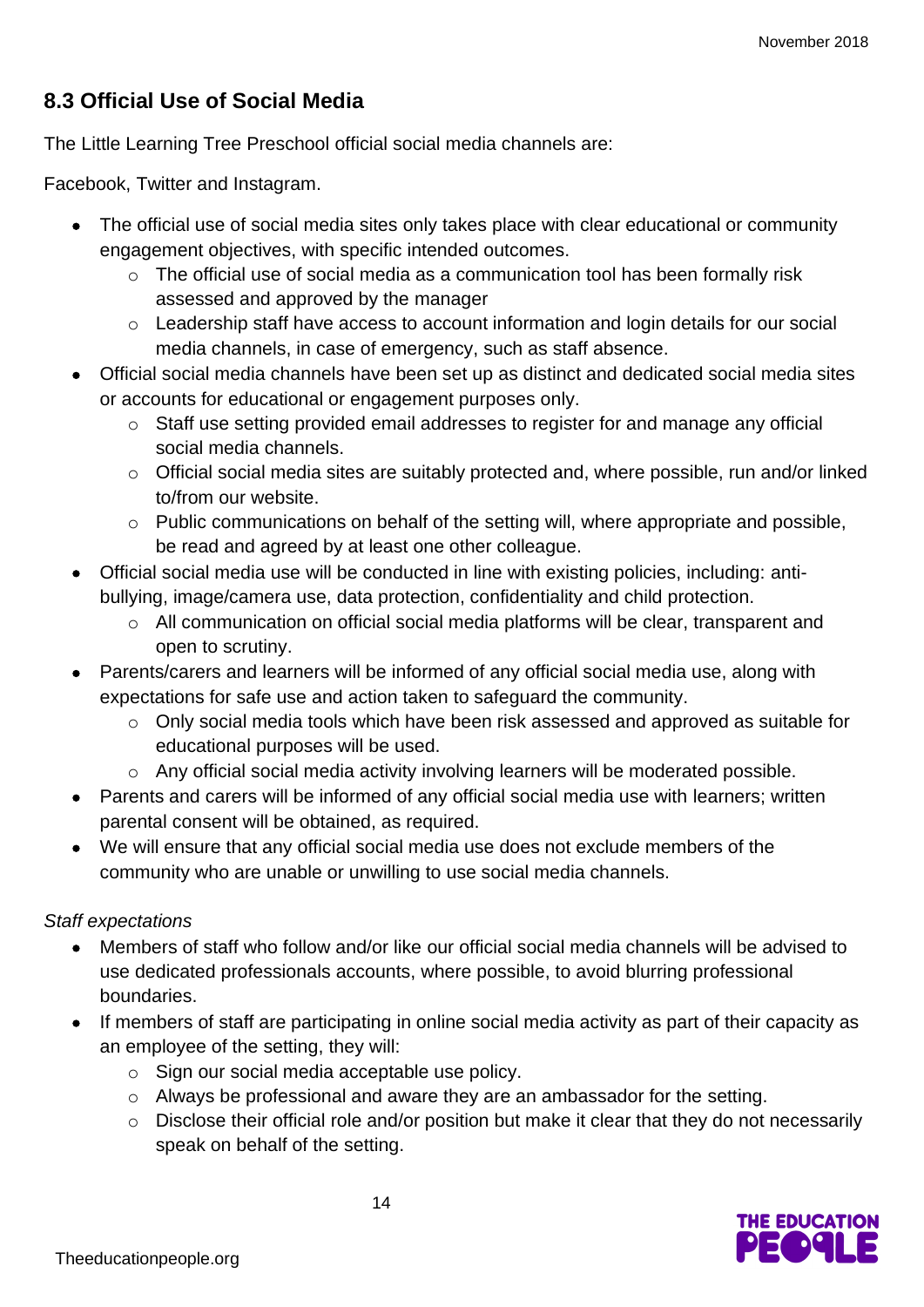- $\circ$  Always be responsible, credible, fair and honest, and consider how the information being published could be perceived or shared.
- o Always act within the legal frameworks they would adhere to within the workplace, including: libel, defamation, confidentiality, copyright, data protection and equalities laws.
- o Ensure that they have appropriate consent before sharing images on the official social media channel.
- o Not disclose information, make commitments or engage in activities on behalf of the setting, unless they are authorised to do so.
- o Not engage with any direct or private messaging with current, or past, learners, parents and carers.
- o Inform their line manager, the DSL (or deputy) and/or the owners of any concerns, such as criticism, inappropriate content or contact from learners.

## **9. Use of Personal Devices and Mobile Phones**

• The Little Learning Tree Preschool recognises that personal communication through mobile technologies is an accepted part of everyday life for learners, staff and parents/carers, but technologies need to be used safely and appropriately within the setting. **See Acceptable use and mobile devices policy**

#### **9.1 Expectations**

- All use of personal devices (including but not limited to; tablets, games consoles and 'smart' watches) and mobile phones will take place in accordance with the law and other appropriate policies, such as anti-bullying, behaviour and child protection.
- Electronic devices of any kind that are brought onto site are the responsibility of the user.
	- o All members of The Little Learning Tree Preschool community are advised to take steps to protect their mobile phones or devices from loss, theft or damage; we accept no responsibility for the loss, theft or damage of such items on our premises.
	- o All members of The Little Learning Tree Preschool community are advised to use passwords/pin numbers to ensure that unauthorised calls or actions cannot be made on their phones or devices; passwords and pin numbers should be kept confidential and mobile phones and personal devices should not be shared.
- Mobile phones and personal devices are not permitted to be used in specific areas within the site such as changing rooms, toilets and swimming pools.
- The sending of abusive or inappropriate messages or content via mobile phones or personal devices is forbidden by any member of the community; any breaches will be dealt with as part of our behaviour policy.
- All members of The Little Learning Tree Preschool community are advised to ensure that their mobile phones and personal devices do not contain any content which may be offensive, derogatory or would otherwise contravene our behaviour or child protection policies.

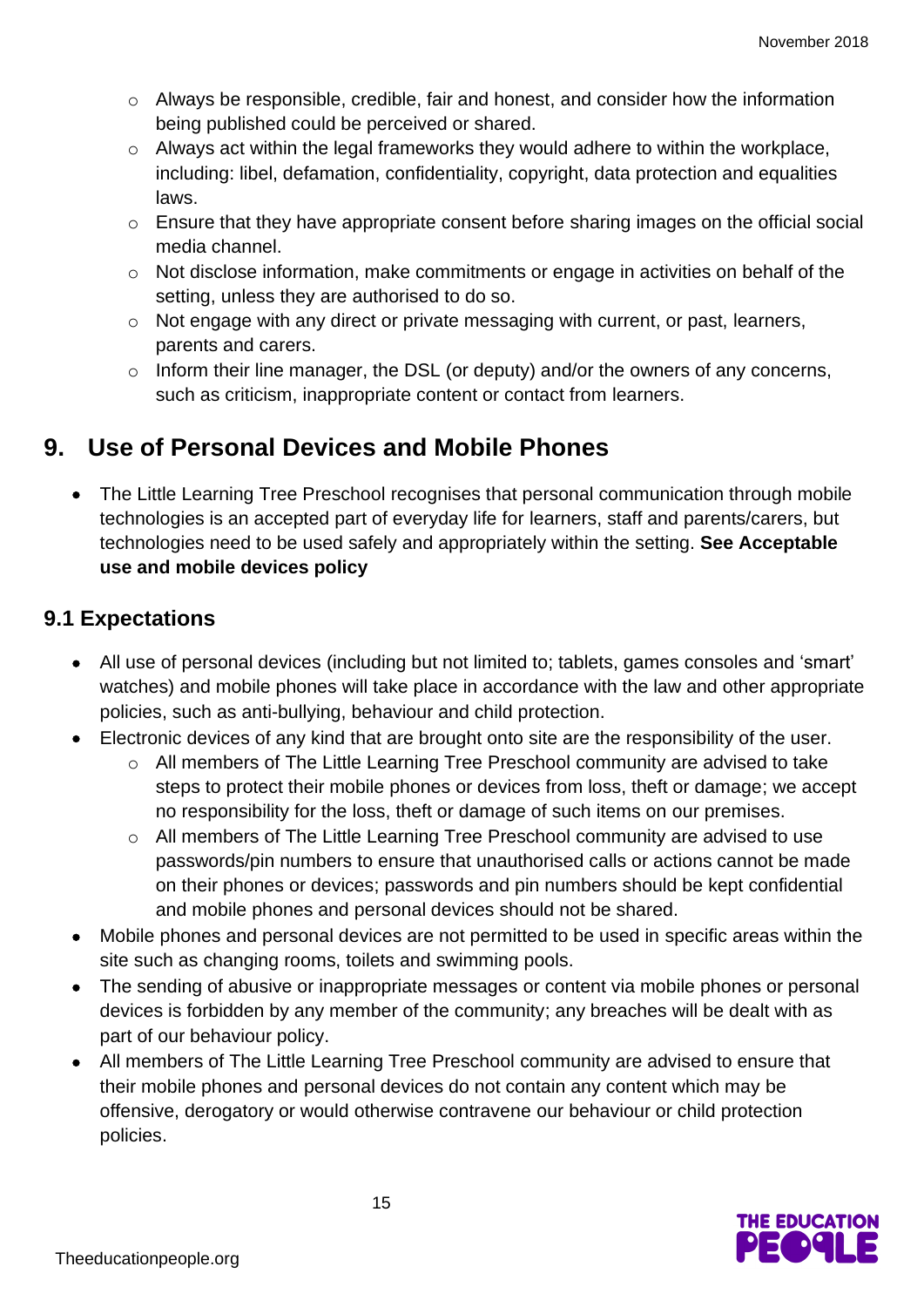#### **9.2 Staff Use of Personal Devices and Mobile Phones**

- Members of staff will ensure that use of personal phones and devices takes place in accordance with the law, as well as, relevant policy and procedures, such as: confidentiality, child protection, data security and acceptable use.
- Staff must:
	- o Keep mobile phones and personal devices the box provided in the kitchen cupcoard during preschool hours.
	- o Ensure that Bluetooth or other forms of communication (such as 'airdrop') are hidden or disabled during school hours
	- o Not use personal devices during teaching periods, unless written permission has been given by the manager, such as in emergency circumstances.
	- o Ensure that any content bought onto site via mobile phones and personal devices are compatible with their professional role and expectations.
- Members of staff are not permitted to use their own personal phones or devices for contacting learners or parents and carers.
	- o Any pre-existing relationships, which could undermine this, will be discussed with the DSL (or deputy)
- Staff will not use personal devices:
	- o To take photos or videos of learners and will only use work-provided equipment for this purpose.
	- o Directly with learners and will only use work-provided equipment during lessons/educational activities.
- If a member of staff breaches our policy, action will be taken in line with our code of conduct/staff behaviour and allegations policy
	- If a member of staff is thought to have illegal content saved or stored on a mobile phone or personal device or have committed a criminal offence, the police will be contacted.

## **9.3 Learners Use of Personal Devices and Mobile Phones**

- Learners will be educated regarding the safe and appropriate use of personal devices and mobile phones and will be made aware of boundaries and consequences.
- The Little Learning Tree Preschool expects learners' personal devices and mobile phones to be…
	- o kept in a secure place, switched off, kept out of sight during lessons and while moving between lessons.
- If a learner needs to contact his/her parents or carers they will be allowed to use a setting phone.
	- o Parents are advised to contact their child via the setting office
- If a learner breaches the policy, the phone or device will be confiscated and will be held in a secure place.

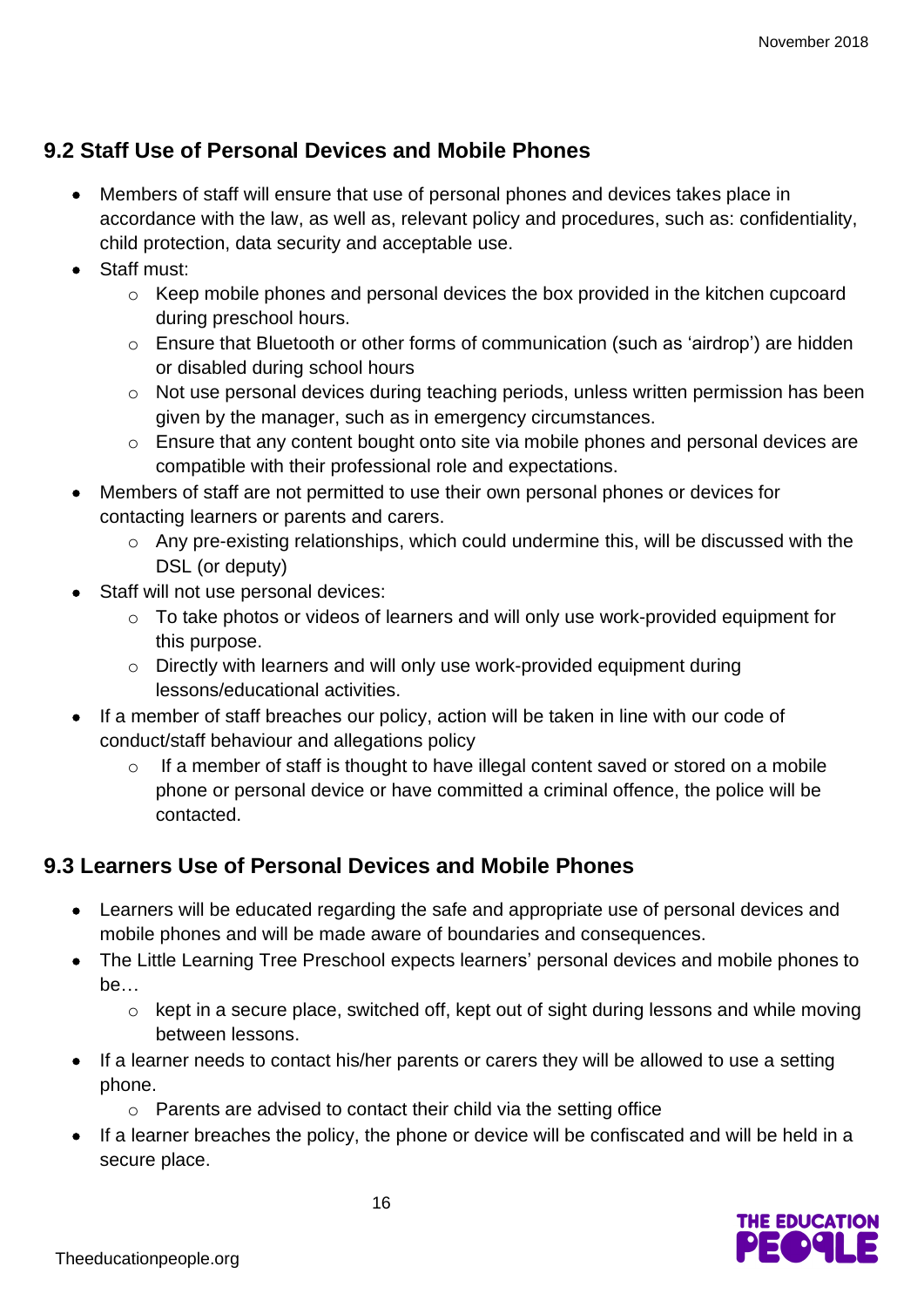$\circ$  If there is suspicion that material on a learner's personal device or mobile phone may be illegal or may provide evidence relating to a criminal offence, the device will be handed over to the police for further investigation.

#### **9.4 Visitors' Use of Personal Devices and Mobile Phones**

- Parents/carers and visitors (including volunteers and contractors) should ensure that their mobile devices are left in the kitchen
- We will ensure appropriate signage and information is displayed and provided to inform parents, carers and visitors of expectations of use.
- Visitors (including volunteers and contractors) who are on site for a regular or extended period will use their mobile phones and personal devices in accordance with our acceptable use policy and other associated policies, such as: anti-bullying, behaviour, child protection and image use.
- Members of staff are expected to challenge visitors if they have concerns and will always inform the DSL (or deputy) or manager of any breaches our policy.

#### **9.5 Officially provided mobile phones and devices**

- Members of staff will use the work phone number and email address to contact learners or parents/ carers when required.
- Setting mobile phones and devices will be suitably protected via a passcode/password/pin and must only be accessed or used by members of staff.
- Setting mobile phones and devices will always be used in accordance with the acceptable use policy and other relevant policies.

## **10. Responding to Online Safety Incidents and Concerns**

- All members of the community will be made aware of the reporting procedure for online safety concerns, including: breaches of filtering, youth produced sexual imagery (sexting), cyberbullying and illegal content.
- All members of the community must respect confidentiality and the need to follow the official procedures for reporting concerns.
	- o Learners, parents and staff will be informed of our complaints procedure and staff will be made aware of the whistleblowing procedure.
- We require staff, parents, carers and learners to work in partnership to resolve online safety issues.
- After any investigations are completed, we will debrief, identify lessons learnt and implement any policy or curriculum changes as required.
- If we are unsure how to proceed with an incident or concern, the DSL (or deputy) will seek advice from the Education Safeguarding Service.
- Where there is suspicion that illegal activity has taken place, we will contact the Education Safeguarding Service or Kent Police using 101, or 999 if there is immediate danger or risk of harm.

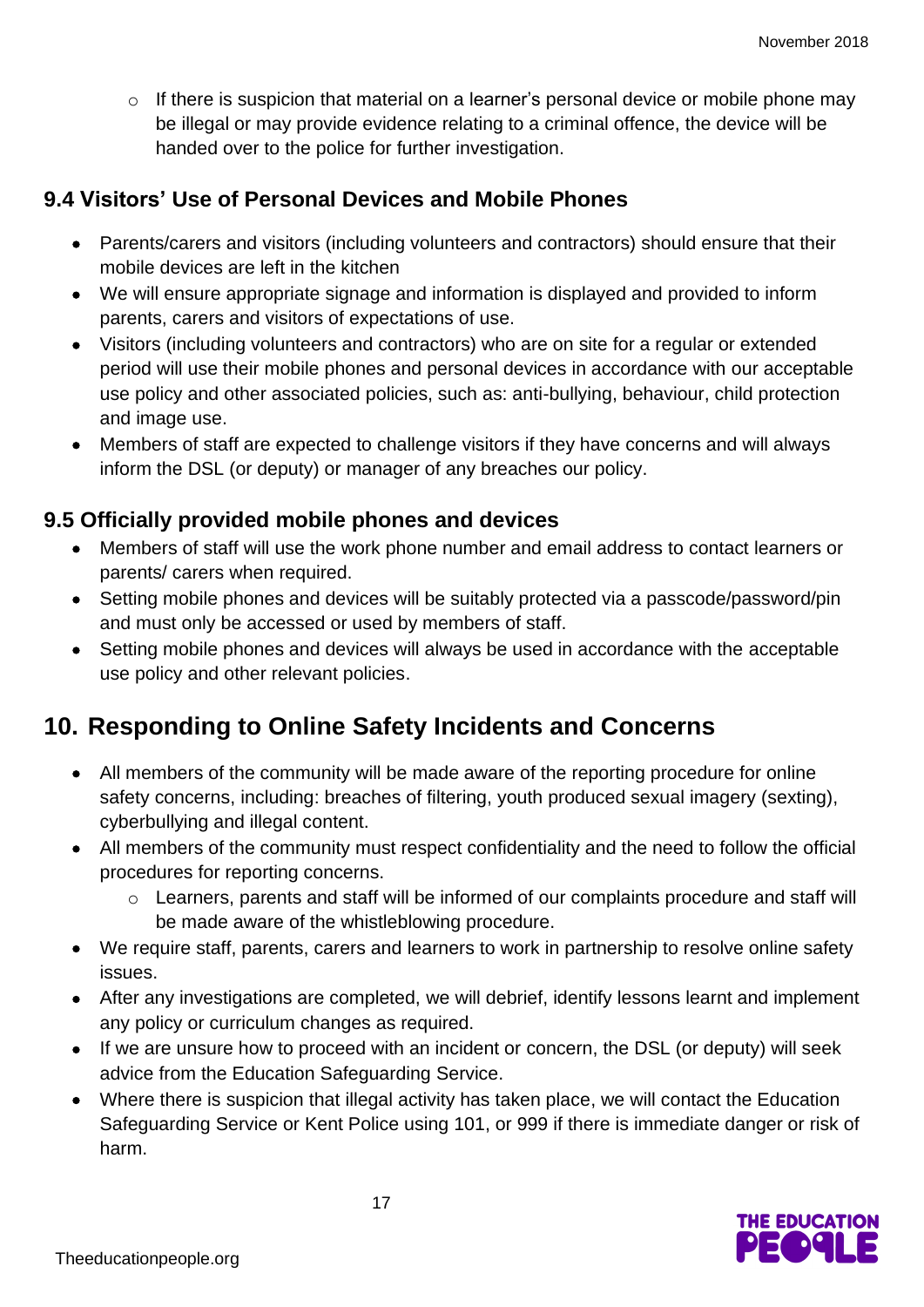• If an incident or concern needs to be passed beyond our community (for example if other local settings are involved or the public may be at risk), the DSL will speak with Kent Police and the Education Safeguarding Service first to ensure that potential investigations are not compromised.

#### **10.1 Concerns about Learners Welfare**

- The DSL (or deputy) will be informed of any online safety incidents involving safeguarding or child protection concerns.
	- o The DSL (or deputy) will record these issues in line with our child protection policy.
- The DSL (or deputy) will ensure that online safety concerns are escalated and reported to relevant agencies in line with the Kent Safeguarding Children Board thresholds and procedures.
- We will inform parents and carers of online safety incidents or concerns involving their child, as and when required.

#### **10.2 Staff Misuse**

- Any complaint about staff misuse will be referred to the HAYLEY OR CAREY, in accordance with the allegations policy.
- Any allegations regarding a member of staff's online conduct will be discussed with the LADO (Local Authority Designated Officer).
- Appropriate action will be taken in accordance with our staff behaviour policy/code of conduct.

## **11. Procedures for Responding to Specific Online Incidents or Concerns**

#### **11.1 Online Sexual Violence and Sexual Harassment between Children**

- Our setting has accessed and understood ["Sexual violence and sexual harassment between](https://www.gov.uk/government/publications/sexual-violence-and-sexual-harassment-between-children-in-schools-and-colleges)  [children in schools and colleges"](https://www.gov.uk/government/publications/sexual-violence-and-sexual-harassment-between-children-in-schools-and-colleges) (2018) guidance and part 5 of 'Keeping children safe in education' 2018.
- The Little Learning Tree Preschool recognises that sexual violence and sexual harassment between children can take place online. Examples may include; non-consensual sharing of sexual images and videos, sexualised online bullying, online coercion and threats, unwanted sexual comments and messages on social media, and online sexual exploitation.
	- o Full details of how we will respond to concerns relating to sexual violence and sexual harassment between children can be found within our child protection and anti-bullying policy.
- The Little Learning Tree Preschool recognises that internet brings the potential for the impact of any sexual violence and sexual harassment concerns to extend further than the local

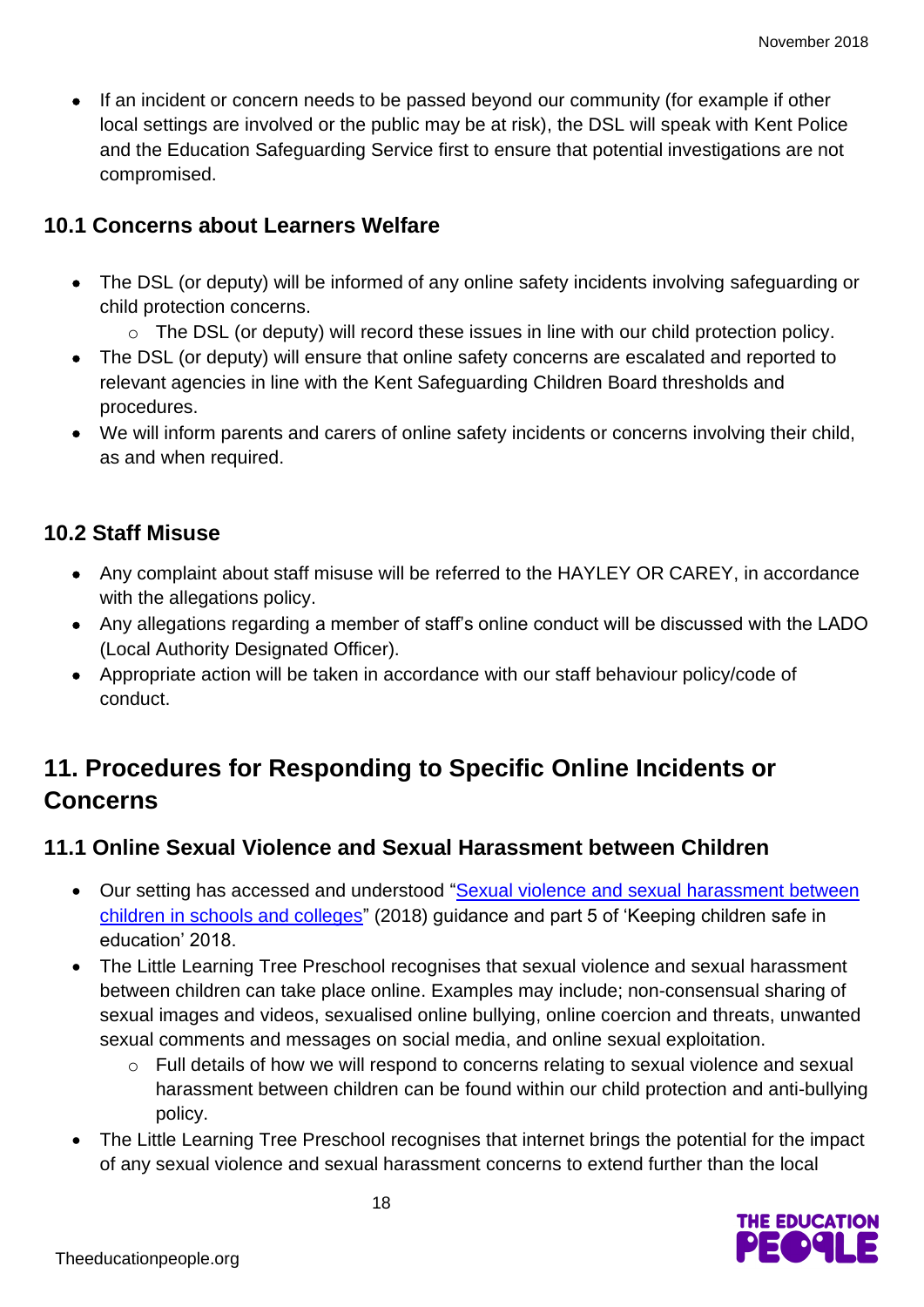community, and for a victim or alleged perpetrator to become marginalised and excluded by online communities.

- The Little Learning Tree Preschool also recognises the potential for repeat victimisation in the future if abusive content continues to exist somewhere online.
- The Little Learning Tree Preschool will ensure that all members of the community are made aware of the potential social, psychological and criminal consequences of online sexual violence and sexual harassment between children by implementing a range of age and ability appropriate educational methods as part of our PSHE and RSE curriculum. Through books and songs.
- We will ensure that all members of the community are aware of sources of support regarding online sexual violence and sexual harassment between children.
- We will respond to concerns regarding online sexual violence and sexual harassment between children, regardless of whether the incident took place on our premises or using our equipment.
- If made aware of online sexual violence and sexual harassment, we will:
	- o Immediately notify the DSL (or deputy) and act in accordance with our child protection and anti-bullying policies.
	- o If content is contained on learners electronic devices, they will be managed in accordance with the DfE ['searching screening and confiscation'](https://www.gov.uk/government/publications/searching-screening-and-confiscation) advice.
	- o Provide the necessary safeguards and support for all learners involved, such as offering specific advice on blocking, reporting and removing online content, as well as providing appropriate counselling/pastoral support.
	- o Inform parents and carers, if appropriate, about the incident and how it is being managed.
	- o If appropriate, make a referral to partner agencies, such as Children's Social Work Service and/or the Police.
	- o If the concern involves children and young people at a different educational setting, work in partnership with other DSLs to ensure appropriate safeguarding action is taken in the wider local community.
		- If a criminal offence has been committed, the DSL (or deputy) will discuss this with Kent Police first to ensure that investigations are not compromised.
	- o Review the handling of any incidents to ensure that best practice was implemented, and policies/procedures are appropriate.

## **11.2 Youth Produced Sexual Imagery ("Sexting")**

- The Little Learning Tree Preschool recognises youth produced sexual imagery (known as "sexting") as a safeguarding issue; all concerns will be reported to and dealt with by the DSL (or deputy).
- We will follow the advice as set out in the non-statutory UKCCIS quidance: 'Sexting in [schools and colleges: responding to incidents and safeguarding young people'](https://www.gov.uk/government/groups/uk-council-for-child-internet-safety-ukccis) and [KSCB](http://www.kscb.org.uk/guidance/online-safety) guidance: "Responding to youth produced sexual imagery".
- The Little Learning Tree Preschool will ensure that all members of the community are made aware of the potential social, psychological and criminal consequences of 'sexting' by

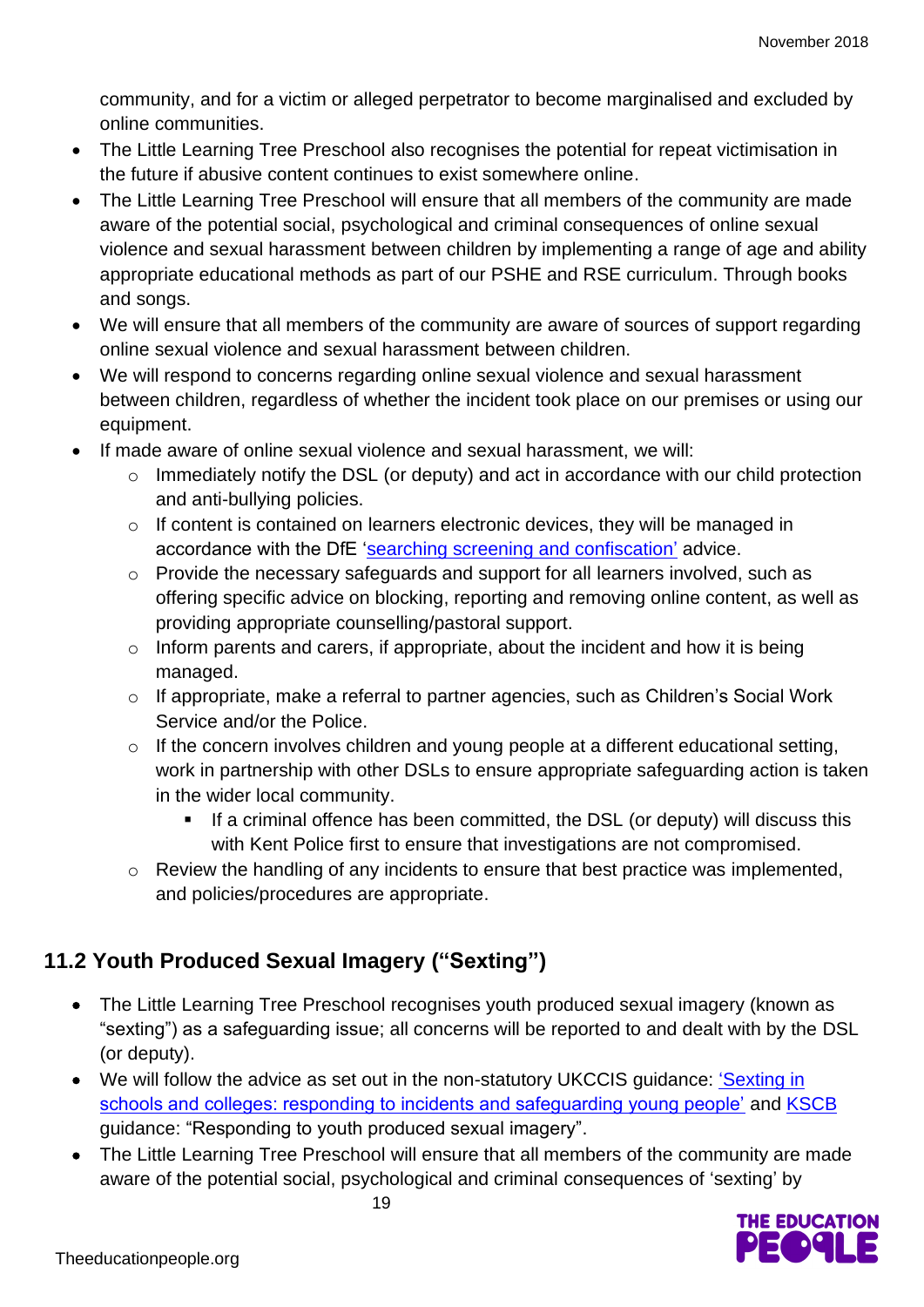implementing preventative approaches, via a range of age and ability appropriate educational methods.

- We will ensure that all members of the community are aware of sources of support regarding youth produced sexual imagery.
- We will respond to concerns regarding youth produced sexual imagery, regardless of whether the incident took place on site or using setting provided or personal equipment.
- We will not:
	- o View any images suspected of being youth produced sexual imagery, unless there is no other possible option, or there is a clear need or reason to do so.
		- **.** If it is deemed necessary, the image will only be viewed by the DSL (or deputy DSL) and their justification for viewing the image will be clearly documented.
	- o Send, share, save or make copies of content suspected to be an indecent image of a child (i.e. youth produced sexual imagery) and will not allow or request learners to do so.
- If made aware of an incident involving the creation or distribution of youth produced sexual imagery, we will:
	- o Act in accordance with our child protection policies and the relevant Kent Safeguarding Child Board's procedures.
	- o Ensure the DSL (or deputy) responds in line with the ['Sexting in schools and colleges:](https://www.gov.uk/government/groups/uk-council-for-child-internet-safety-ukccis)  [responding to incidents and safeguarding young people'](https://www.gov.uk/government/groups/uk-council-for-child-internet-safety-ukccis) guidance.
	- o Store the device securely.
		- If an indecent image has been taken or shared on our network or devices, we will act to block access to all users and isolate the image.
	- o Carry out a risk assessment which considers any vulnerability of learners involved; including carrying out relevant checks with other agencies.
	- o Inform parents and carers, if appropriate, about the incident and how it is being managed.
	- o Make a referral to Children's Social Work Service and/or the Police, as deemed appropriate in line with the UKCCIS : ['Sexting in schools and colleges: responding to](https://www.gov.uk/government/groups/uk-council-for-child-internet-safety-ukccis)  [incidents and safeguarding young people'](https://www.gov.uk/government/groups/uk-council-for-child-internet-safety-ukccis) guidance.
	- o Provide the necessary safeguards and support for learners, such as offering counselling or pastoral support.
	- o Implement appropriate sanctions in accordance with our behaviour policy but taking care not to further traumatise victims where possible.
	- o Consider the deletion of images in accordance with the UKCCIS: ['Sexting in schools](https://www.gov.uk/government/groups/uk-council-for-child-internet-safety-ukccis)  [and colleges: responding to incidents and safeguarding young people'](https://www.gov.uk/government/groups/uk-council-for-child-internet-safety-ukccis) guidance.
		- Images will only be deleted once the DSL has confirmed that other agencies do not need to be involved; and are sure that to do so would not place a child at risk or compromise an investigation.
	- o Review the handling of any incidents to ensure that best practice was implemented; the leadership team will also review and update any management procedures, where necessary.

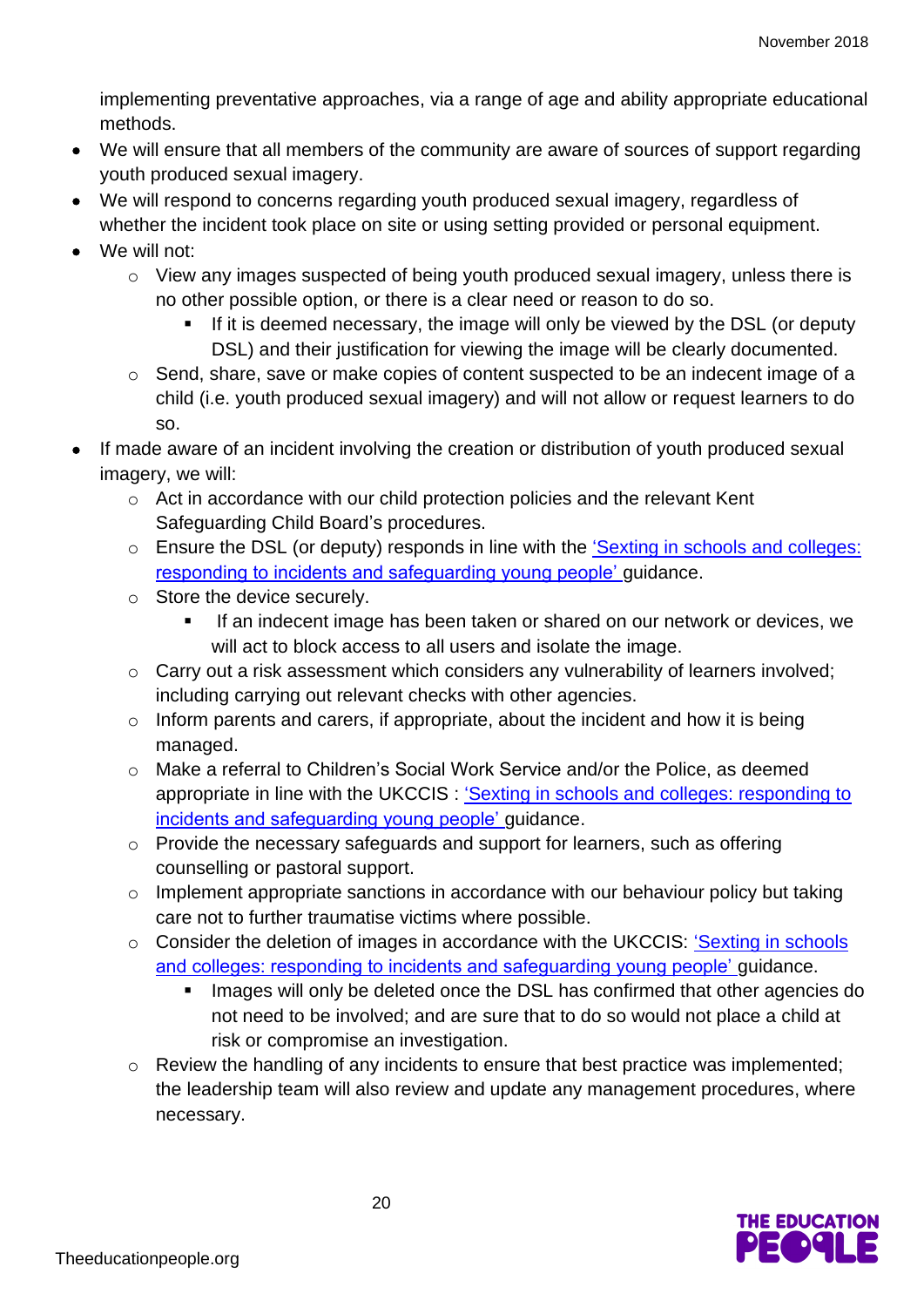## **11.3 Online Child Sexual Abuse and Exploitation (including child criminal exploitation)**

- The Little Learning Tree Preschool will ensure that all members of the community are aware of online child sexual abuse, including: exploitation and grooming; the consequences; possible approaches which may be employed by offenders to target children and how to respond to concerns.
- The Little Learning Tree Preschool recognises online child sexual abuse and exploitation (including criminal exploitation) as a safeguarding issue and, as such, all concerns will be reported to and dealt with by the DSL (or deputy).
- We will implement preventative approaches for online child sexual abuse and exploitation (including criminal exploitation) via a range of age and ability appropriate education for learners, staff and parents/carers.
- We will ensure that all members of the community are aware of the support available regarding online child sexual abuse and exploitation (including criminal exploitation), both locally and nationally.
	- o We will ensure that the 'Click CEOP' report button used to report online child sexual abuse is visible and available to learners and other members of our community on our website
- If made aware of incident involving online child sexual abuse and exploitation (including criminal exploitation), we will:
	- o Act in accordance with our child protection policies and the relevant Kent Safeguarding Child Board's procedures.
	- o If appropriate, store any devices involved securely.
	- o Make a referral to Children's Social Work Service (if required/appropriate) and immediately inform Kent police via 101, or 999 if a child is at immediate risk.
	- o Carry out a risk assessment which considers any vulnerabilities of learner(s) involved (including carrying out relevant checks with other agencies).
	- o Inform parents/carers about the incident and how it is being managed.
	- o Provide the necessary safeguards and support for learners, such as, offering counselling or pastoral support.
	- o Review the handling of any incidents to ensure that best practice is implemented; leadership team will review and update any management procedures, where necessary.
- We will respond to concerns regarding online child sexual abuse and exploitation (including criminal exploitation), regardless of whether the incident took place on our premises or using setting provided or personal equipment.
	- o Where possible, learners will be involved in decision making and if appropriate, will be empowered to report concerns such as via the Click CEOP report: [www.ceop.police.uk/safety-centre/](http://www.ceop.police.uk/safety-centre/)
- If we are unclear whether a criminal offence has been committed, the DSL (or deputy) will obtain advice immediately through the Education Safeguarding Service and/or Kent Police.

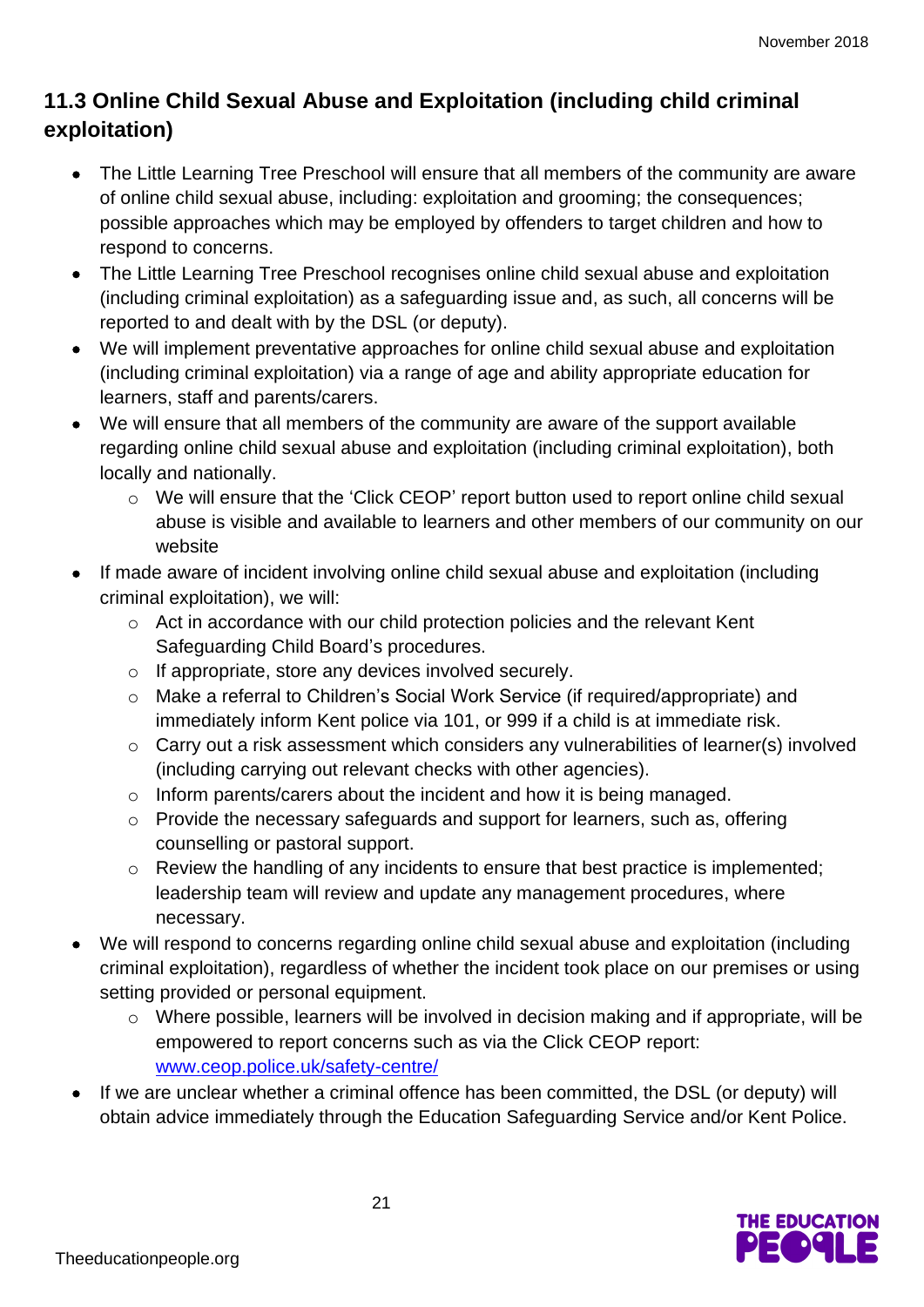- If made aware of intelligence or information which may relate to child sexual exploitation (on or offline), it will be passed through to the [Child Sexual Exploitation Team](https://www.kent.police.uk/childabuse/) (CSET) by the DSL (or deputy).
- If learners at other setting are believed to have been targeted, the DSL (or deputy) will seek support from Kent Police and/or the Education Safeguarding Service first to ensure that potential investigations are not compromised.

#### **11.4 Indecent Images of Children (IIOC)**

- The Little Learning Tree Preschool will ensure that all members of the community are made aware of the possible consequences of accessing Indecent Images of Children (IIOC).
- We will respond to concerns regarding IIOC on our equipment and/or personal equipment, even if access took place off site.
- We will seek to prevent accidental access to IIOC by using an internet Service provider (ISP) which subscribes to the Internet Watch Foundation block list and by implementing appropriate filtering, firewalls and anti-spam software.
- If we are unclear if a criminal offence has been committed, the DSL (or deputy) will obtain advice immediately through Kent Police and/or the Education Safeguarding Service.
- If made aware of IIOC, we will:
	- o Act in accordance with our child protection policy and the relevant Kent Safeguarding Child Boards procedures.
	- o Store any devices involved securely.
	- o Immediately inform appropriate organisations, such as the Internet Watch Foundation (IWF), Kent police.
- If made aware that a member of staff or a learner has been inadvertently exposed to indecent images of children, we will:
	- o Ensure that the DSL (or deputy) is informed.
	- o Ensure that the URLs (webpage addresses) which contain the suspect images are reported to the Internet Watch Foundation via [www.iwf.org.uk](https://www.iwf.org.uk/) .
	- o Ensure that any copies that exist of the image, for example in emails, are deleted.
	- o Report concerns, as appropriate to parents and carers.
- If made aware that indecent images of children have been found on the setting provided devices, we will:
	- o Ensure that the DSL (or deputy) is informed.
	- o Ensure that the URLs (webpage addresses) which contain the suspect images are reported to the Internet Watch Foundation via [www.iwf.org.uk](https://www.iwf.org.uk/) .
	- o Ensure that any copies that exist of the image, for example in emails, are deleted.
	- o Inform the police via 101 (999 if there is an immediate risk of harm) and Children's Social Work Service (as appropriate).
	- o Only store copies of images (securely, where no one else has access to them and delete all other copies) at the request of the police only.
	- o Report concerns, as appropriate to parents and carers.

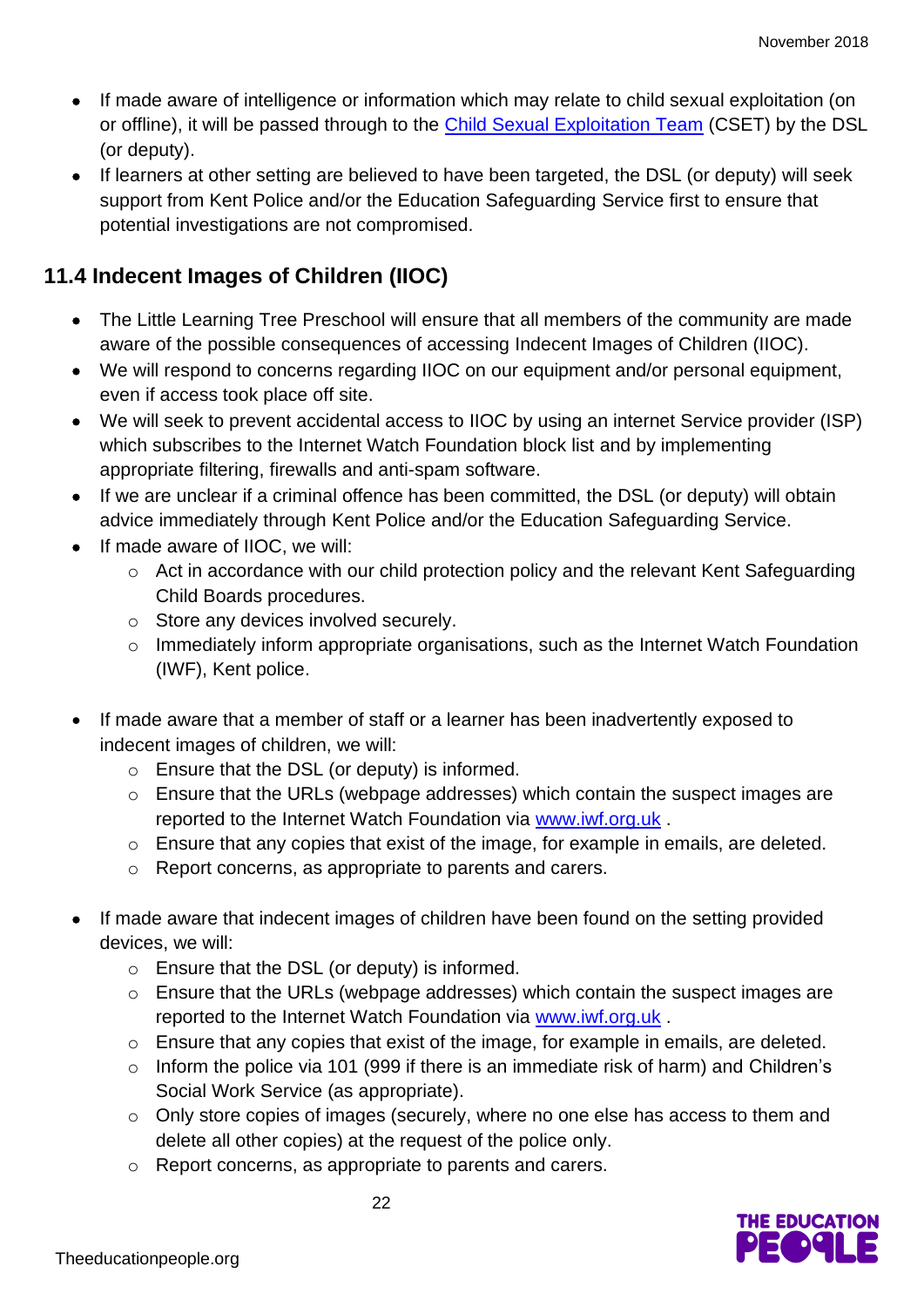- If made aware that a member of staff is in possession of indecent images of children on setting provided devices, we will:
	- o Ensure that the manager is informed in line with our managing allegations against staff policy.
	- o Inform the Local Authority Designated Officer (LADO) and other relevant organisations in accordance with our managing allegations against staff policy.
	- o Quarantine any devices until police advice has been sought.

#### **11.5 Cyberbullying**

- Cyberbullying, along with all other forms of bullying, will not be tolerated at The Little Learning Tree Preschool.
- Full details of how we will respond to cyberbullying are set out in our anti-bullying policy.

#### **11.6 Online Hate**

- Online hate content, directed towards or posted by, specific members of the community will not be tolerated at The Little Learning Tree Preschool and will be responded to in line with existing policies, including anti-bullying and behaviour.
- All members of the community will be advised to report online hate in accordance with relevant policies and procedures.
- The Police will be contacted if a criminal offence is suspected.
- If we are unclear on how to respond, or whether a criminal offence has been committed, the DSL (or deputy) will obtain advice through the Education Safeguarding Service and/or Kent Police.

#### **11.7 Online Radicalisation and Extremism**

- We will take all reasonable precautions to ensure that learners and staff are safe from terrorist and extremist material when accessing the internet on site.
- If we are concerned that a child or parent/carer may be at risk of radicalisation online, the DSL (or deputy) will be informed immediately, and action will be taken in line with our child protection policy.
- If we are concerned that member of staff may be at risk of radicalisation online, the manager will be informed immediately, and action will be taken in line with the child protection and allegations policies.

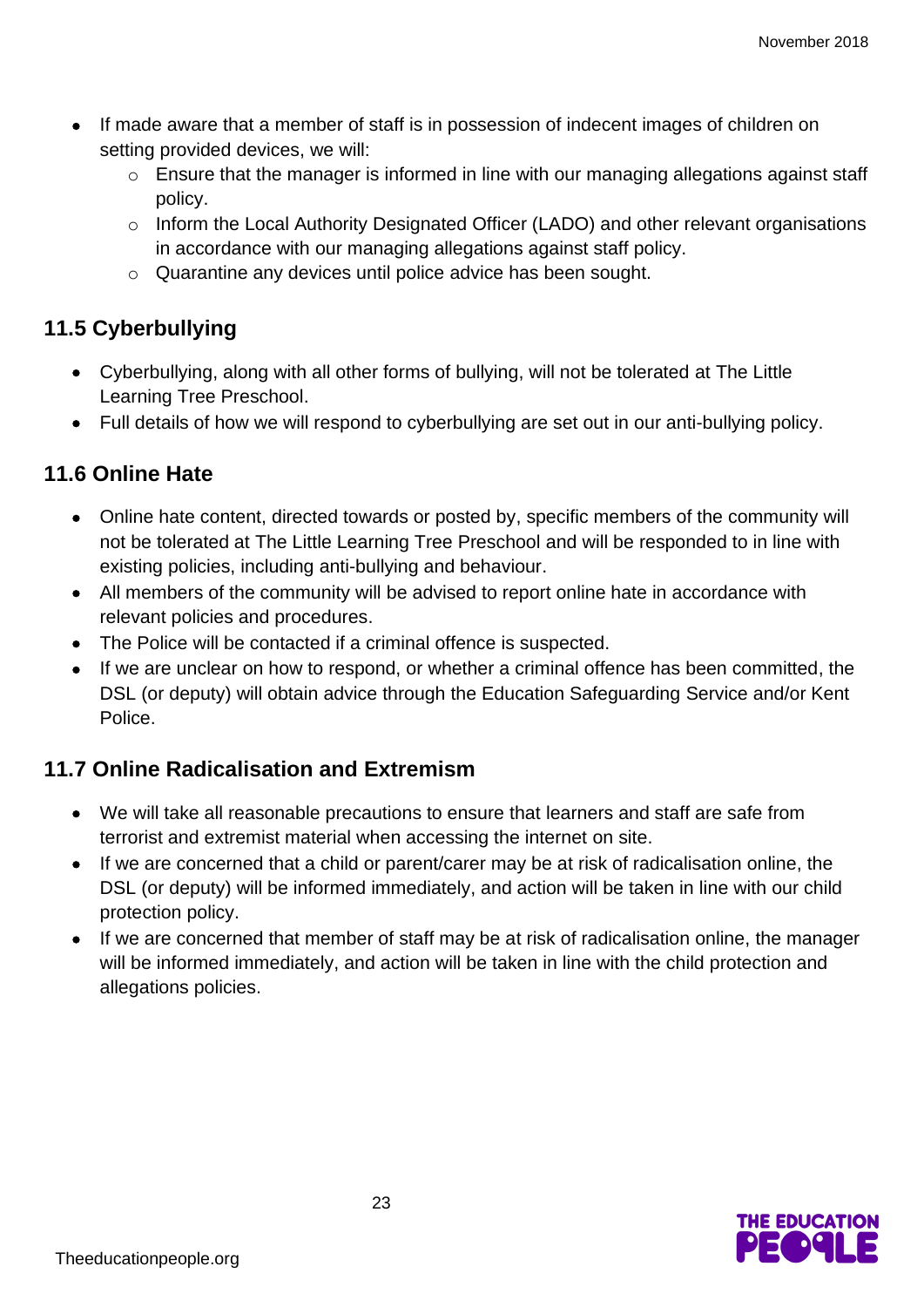## **12. Useful Links for Educational Settings**

#### **Kent Support and Guidance for Educational Settings**

#### **Education Safeguarding Service**:

- Rebecca Avery, Education Safeguarding Advisor (Online Protection)
- Ashley Assiter, Online Safety Development Officer
	- o Tel: 03000 415797
- Guidance for Educational Settings:
	- o [www.kelsi.org.uk/support-for-children-and-young-people/child-protection-and](http://www.kelsi.org.uk/support-for-children-and-young-people/child-protection-and-safeguarding)[safeguarding](http://www.kelsi.org.uk/support-for-children-and-young-people/child-protection-and-safeguarding)
	- o [www.kelsi.org.uk/child-protection-and-safeguarding/e-safety/e-safety-classroom-materials](http://www.kelsi.org.uk/child-protection-and-safeguarding/e-safety/e-safety-classroom-materials)
	- o [www.kelsi.org.uk/child-protection-and-safeguarding/e-safety/e-safety-useful-links](http://www.kelsi.org.uk/child-protection-and-safeguarding/e-safety/e-safety-useful-links)
	- o [www.theeducationpeople.org/blog/?tags=Online+Safety&page=1](http://www.theeducationpeople.org/blog/?tags=Online+Safety&page=1)

#### **KSCB:**

• [www.kscb.org.uk](http://www.kscb.org.uk/)

#### **Kent Police:**

[www.kent.police.uk](http://www.kent.police.uk/) or [www.kent.police.uk/internetsafety](http://www.kent.police.uk/internetsafety)

In an emergency (a life is in danger or a crime in progress) dial 999. For other non-urgent enquiries contact Kent Police via 101

#### **Other:**

- Kent Public Service Network (KPSN): [www.kpsn.net](http://www.kpsn.net/)
- EiS ICT Support for Schools and Kent Schools Broadband Service Desk**:** [www.eiskent.co.uk](http://www.eiskent.co.uk/)

#### **National Links and Resources for Educational Settings**

- CEOP:
	- o [www.thinkuknow.co.uk](http://www.thinkuknow.co.uk/)
	- o [www.ceop.police.uk](http://www.ceop.police.uk/)
- Childnet: [www.childnet.com](http://www.childnet.com/)
- Internet Matters: [www.internetmatters.org](http://www.internetmatters.org/)
- Internet Watch Foundation (IWF): [www.iwf.org.uk](http://www.iwf.org.uk/)
- Lucy Faithfull Foundation: [www.lucyfaithfull.org](http://www.lucyfaithfull.org/)
- NSPCC: [www.nspcc.org.uk/onlinesafety](http://www.nspcc.org.uk/onlinesafety)
	- o ChildLine: [www.childline.org.uk](http://www.childline.org.uk/)
	- o Net Aware: [www.net-aware.org.uk](http://www.net-aware.org.uk/)
- The Marie Collins Foundation: [www.mariecollinsfoundation.org.uk](http://www.mariecollinsfoundation.org.uk/)
- UK Safer Internet Centre: [www.saferinternet.org.uk](http://www.saferinternet.org.uk/)